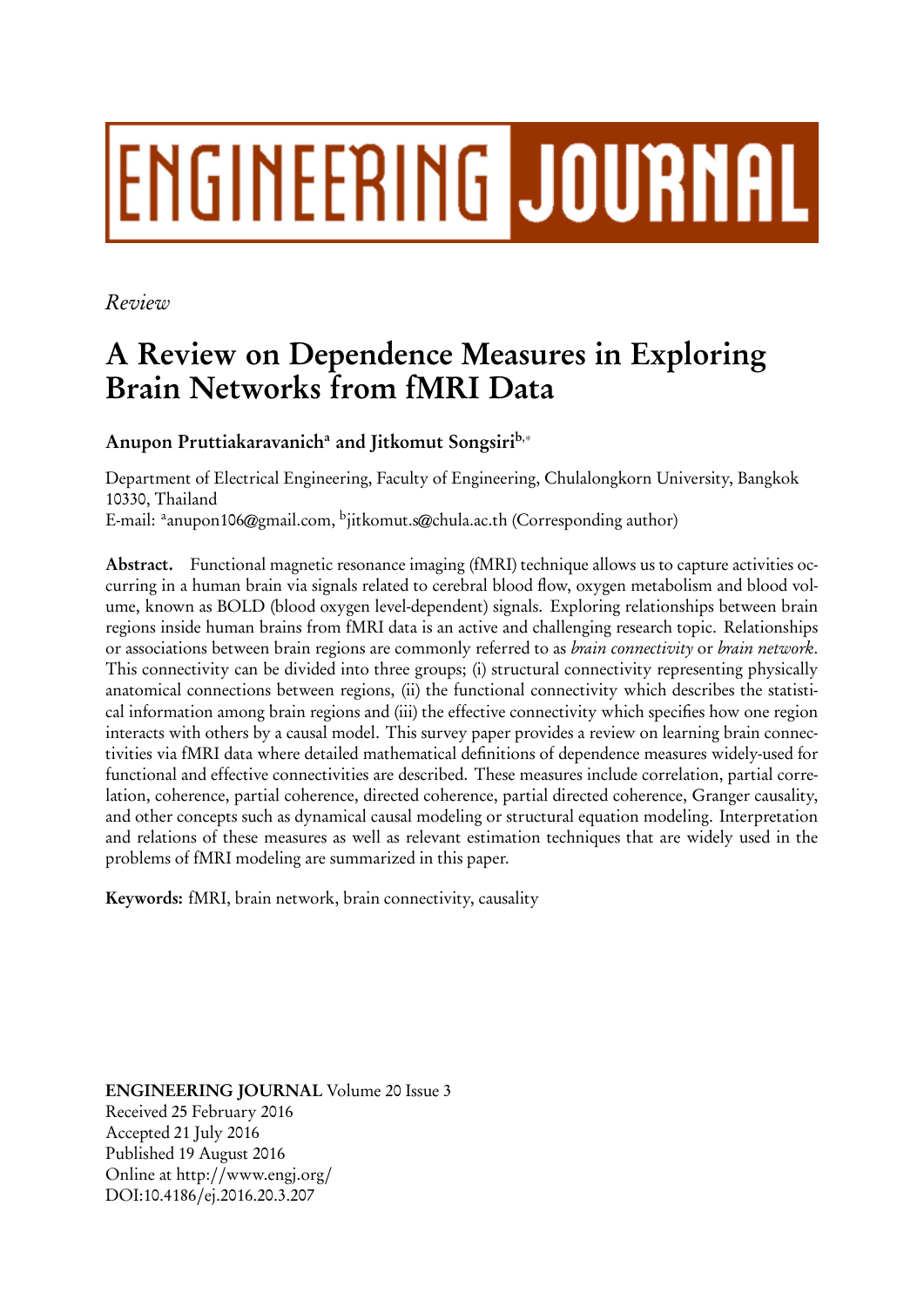# 1. Introduction

This paper focuses on how to explore relationships among brain regions via some accessibly biological signals in order to have a better insight in human brain functioning. The relationship is also called brain connectivity and learning brain connectivity is an analysis of how each of several brain regions interacts to each other under a functioning operation. This would allow neuroscientists to comprehend a better understanding of the brain mechanism. Recently, there are many several techniques for measuring brain activity. The first widely-used technique includes electroencephalography (EEG), which measures the brain activity directly by sticking non-invasive electrodes along the scalp for recording electrical signals over a period of time from the brain. The signal is called EEG signal. The second technique is functional magnetic resonance imaging (fMRI), which measures the brain activity via signals from a change of blood level when the brain is activated. This signal is called "Blood-oxygen-level dependent" or BOLD signal. Technically, a neuron surrounded by astrocytes stays in normal condition when the brain is not activated. Once the brain is stimulated such as events of seeing, listening or thinking, neurons that do not have reserved energy need external energy in the form of oxygen. As a result, astrocytes transfer oxygen to neurons via blood flow that makes a change of level of blood flow around those areas. This change can be detected and recorded by fMRI scanner. In other words, fMRI scanner measures the brain activity indirectly via the change of blood level when neurons are activated by external stimulus. The technique for measuring the brain activity by fMRI allows us to see the brain activity and 3D brain image simultaneously in time series. At each time point, a 3D images is divided into several hundred thousand or million blocks that have the same width, length and depth called voxels. One voxel represents a group of neurons. One main difference between EEG and fMRI signal is that EEG signal poorly captures neural activities occurring under the surface cortex of the brain while fMRI signals can efficiently capture the brain activities in the whole brain volume with a high spatial resolution. For this reason, we particularly focus on a review of the use of fMRI time series instead of EEG in identifying the brain connectivities.

A brain connectivity is hypothetically believed to differ under various stimulated conditions. A resting-state fMRI study reflects the brain connectivity of a subject while being rest. One example of the brain network in such state is called the *default mode network (DMN)* [1, 2, 3], where connections between some regions of the brain are elevated. On the other hand, a brain network of disordered patients such as Alzheimer or Schizophrenia patients is assumed to have different structures. For this reason, discovering brain connectivity does not only provide us a better insight of how information is processed and transferred between linked brain regions, but also delivers an alternative classification approach for distinguishing two classes of the brain. The use of fMRI technique is accepted to be a promising trend to explore core roles and functions of the brain.

Introductory survey in exploring the brain connectivity can start with [4, 5, 6, 7, 8] where general formulation, statistical analysis and essential elements in the study were explained. The use of graphical model to represent causal interaction of complex brain network is explained in [9, 10, 11, 12]. An extensive survey of linear/nonlinear mathematical modeling including neuron dynamics and hemodynamic response can be followed from [13]. Future trends of using fMRI data for learning the relation structure of each region inside the human brain can be found in [14, 15, 16]. These are just selected prominent examples of reviewed papers in the fMRI literature. Our paper aims to focus heavily on the effective connectivity and is an alternative from other surveys to the extent that we provide the detail of mathematical definitions of causality measures and their relations from an engineering point of view.

To this end, we first describe two major approaches for identifying the brain regions in section 2. This explains how to define a variable or a node that represents a group of neurons. Section 3 provides the main definitions of a brain connectivity; functional and effective connectivities and we give examples of commonly used models that explain fMRI dynamics. Section 4 covers a few classes of statistical measures to formally explain relationships between brain regions and the corresponding statistical techniques for model estimation are discussed in section 5.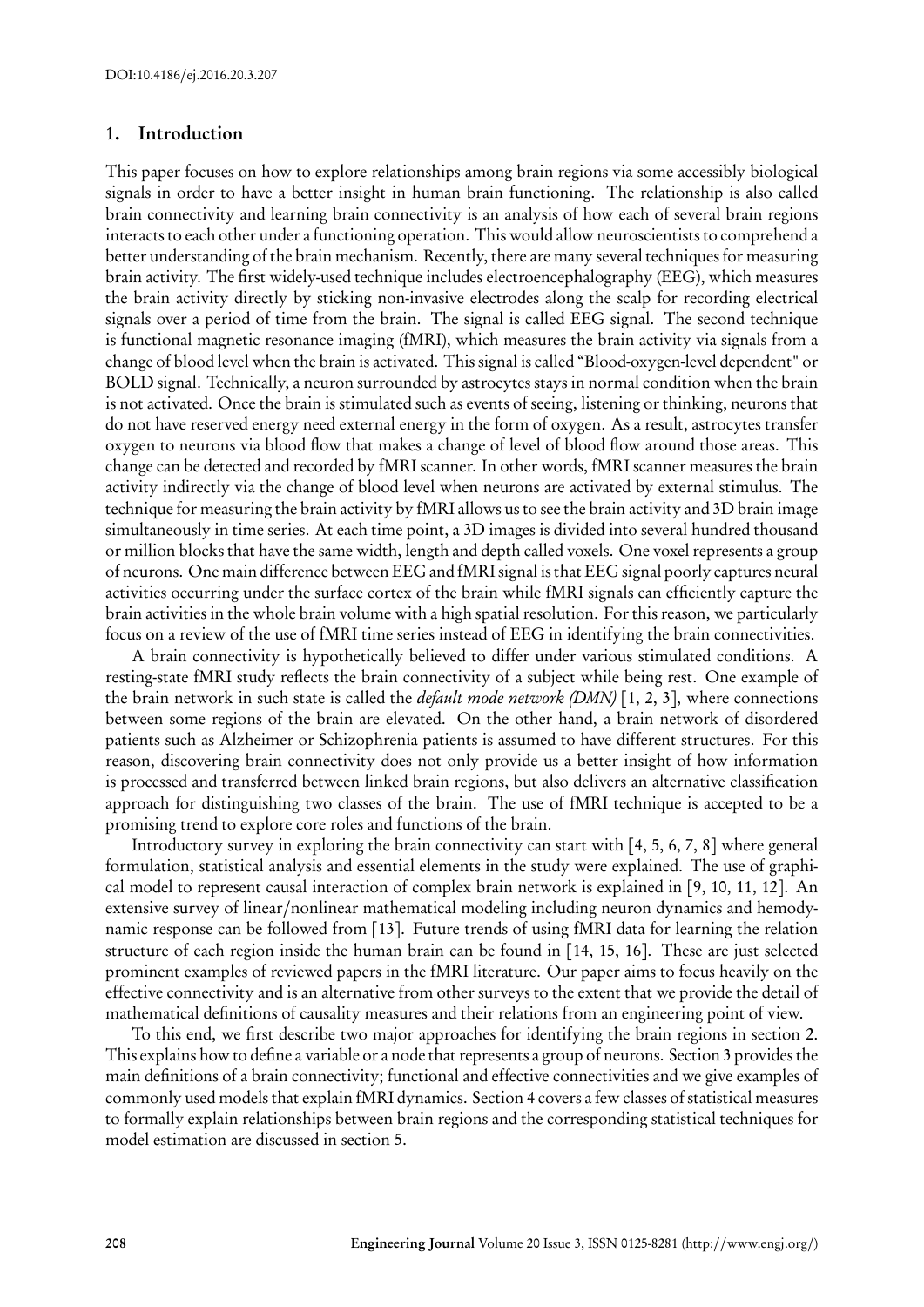# 2. Defining Brain Regions

The information of BOLD signal as a function of time is measured from different points in the brain. These spatial coordinates can be used in different two scales, voxel or region of interest (ROI). Voxel is a cubic representing a spatial resolution unit in 3D fMRI image,  $e.g.,$  3  $\times$  3  $\times$  3 mm<sup>3</sup>. Brain regions of interest (ROIs) can be determined as a group of voxels defined by using some prior anatomical knowledge or from some post-processed analysis such as activity map. Either using fMRI signals collected from voxel level or ROIs is considered to be features that must be defined before exploring brain connectivity. There are two approaches to define these features. The first approach is the use of model dependent method or seed method which defines the brain region as "seed". A seed can be a brain region of interest (ROI) or it can be chosen from traditional task-dependent activation map from fMRI paradigm [2]. A limitation of this approach is a difficulty in applying to the whole brain scale. In other words, this approach is only suitable for analysis of brain connectivity in a small number of brain regions of interest (ROIs). The second approach that solves such limitation is the use of model-free method. This approach does not need to define a seed region or reference region from prior knowledge, and it may use some mathematical techniques, such as principal component analysis (PCA) in [17, 18, 19, 20] or independent component analysis (ICA) in [21, 22, 19], for defining voxels. PCA maps fMRI data to a new space via an orthogonal transformation and defines a set of components having the greatest variances as voxels. ICA uses fMRI data to seek for a mixture of underlying sources and defines these sources that are maximally independent from each other as voxels. Techniques for defining voxels like PCA and ICA are called Exploratory Matrix Factorization (EMF) that aims to extract blind source from observation and defines a set with some predefined properties as components. Other EMF techniques *e.g.*, SVD, nonnegative matrix and tensor factorization (NMF/NTF), are explained in [7]. As the voxels from these techniques are mapped in the new space, the result may be difficult to justify by anatomical knowledge since the interpretation is based on the information on the new space [7, §3.2].

# 3. Brain Connectivity

One of interesting research topics in machine learning about model inference is to seek relationships between a pair of components in random vector or multivariate time series. In our application we seek for a relationship between brain regions or groups of neurons under some conditions. This relationship is called *brain connectivity, brain network* or *neural network*, just to name a few. The definition of brain connectivity can be broadly divided into *structural, functional and effective* connectivity, where the definition of each type associating with the method used to quantify it determines the edges of a brain network [12]. *Structural connectivity* represents physically anatomical connections between regions and we opt not to explore in detail on this type of connectivity. *Functional connectivity* represents statistical dependencies between brain regions such as correlation or partial correlation and the connection can be undirected or indirected. *Effective connectivity* explains about a causal inference concluded from a dynamical model of neurophysiological signals; temporal effects of signals are taken into account to define such dependency. Previous studies show that association of neural mechanisms among brain regions are not limited to the physical wiring of the brain, so it is more interesting to explore the functional and effective connectivities in fMRI studies. The brain connectivities can generally be presented in the form of functional connectivity map (FCMAP) or graph. For most applications in fMRI study, the brain network is mostly presented in the graph which comprises a set of nodes and edges. Each node represents each brain region (voxel) and each edge represents a statistical relationship between two nodes. A common approach to present the link in network is the use of connection matrix (or adjacency matrix) in which its entries correspond to the connection strength between nodes. This connection strength can be obtained from measuring the relationship between nodes using some statistical definitions called *dependence measure* where a formal definition of these measures will be explained more in the detail in section 4. As an example to illustrate this, Figure 1 shows a brain dependence structure as a graph with the corresponding connection matrix.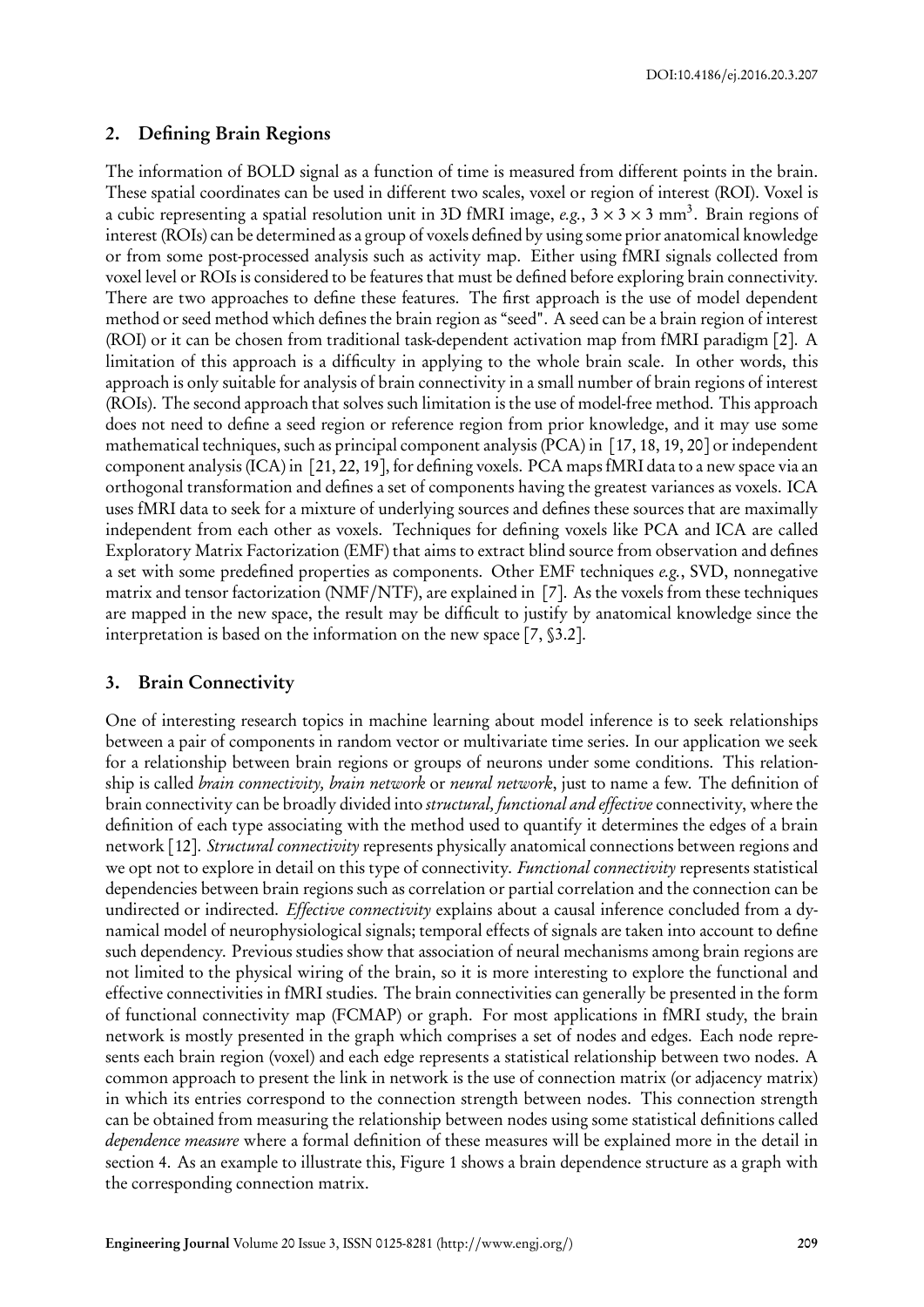

|                                                                                                                                                                                                                                                        |  | $X_1$ $X_2$ $X_3$ $X_4$ $X_5$ $X_6$ |  |
|--------------------------------------------------------------------------------------------------------------------------------------------------------------------------------------------------------------------------------------------------------|--|-------------------------------------|--|
|                                                                                                                                                                                                                                                        |  |                                     |  |
|                                                                                                                                                                                                                                                        |  |                                     |  |
|                                                                                                                                                                                                                                                        |  |                                     |  |
|                                                                                                                                                                                                                                                        |  |                                     |  |
|                                                                                                                                                                                                                                                        |  |                                     |  |
| $\begin{array}{c cccccc}\nX_1 & 0 & 0.2 & 0.2 & 0 & 0.8 & 0.6 \\ X_2 & 0.2 & 0 & 0.6 & 0 & 0 & 0 \\ X_3 & 0.2 & 0.6 & 0 & 0.4 & 0 & 0 \\ X_4 & 0 & 0 & 0.4 & 0 & 0 & 0 \\ X_5 & 0.8 & 0 & 0 & 0 & 0 & 1 \\ X_6 & 0.6 & 0 & 0 & 0 & 1 & 0\n\end{array}$ |  | $\circ$                             |  |

Fig. 1. A graph for brain network corresponding to its connection (adjacency) matrix. Each node represents each brain region (voxel) and each edge represents a statistical relationship between two nodes. The link width can represent the connection strength between two nodes which varies according to the entry value in adjacency matrix. The connection matrix depends on the dependence measures described in the section 4.

# 3.1. Functional Connectivity

Functional connectivity gives information about which groups of neurons (voxels) are linked together where the association between voxels is defined by a statistical dependency called *dependence measure* or *measure of directionality* [12]. Examples of such measures are correlation, partial correlation, or cross spectra function (see more details in section 4). Therefore, the functional connectivity has many beneficial usages for medical purposes. For instance, the use of functional connectivity to discriminate between schizophrenia patients and healthy persons in [23] or between Alzheimer patients and healthy persons in [24]. Exploring functional connectivity is roughly divided into two approaches depending on the method of defining brain regions *i.e.*, seed method and model-free method, which are previously mentioned in section 2.

- Seed method: It defines a seed before finding the correlation between the seed and other regions resulting in functional connectivity map (FCMAP) that provides information about which brain regions have a relationship with this seed [2].
- Model-free method: Examples that use this method include [17, 18, 21, 22, 25, 26, 27, 19, 20]. The result from this method may often be difficult for interpretation by using anatomical knowledge. In some cases, one claims that seeking of functional connectivity using fMRI data from a single subject may not be reliable because these fMRI signals may have a contamination from noise. Therefore, a group functional connectivity, which has an assumption that all subjects in group must share the same of functional connectivity pattern, may be more robust to noise signals. However, the use of model-free method can be considered for this situation and it is known as group analysis which is divided into three approaches.
	- The first approach is the use of group fMRI data *i.e.*, the integrated fMRI data from all subjects in group, to define voxels using technique such as group ICA and then finds a common functional connectivity (functional connectivity of group) as examples in [28, 29]. After obtaining a group functional connectivity, one may reconstruct to obtain the individual functional connectivity of each subject by using some information from group functional connectivity.
	- The second approach is the use of individual fMRI data to find individual functional connectivity of each subject and then integrates all individual functional connectivity to one common functional connectivity which will be the functional connectivity of this group as shown in [30, 31, 32]. In fact, the first approach and this approach have no relationship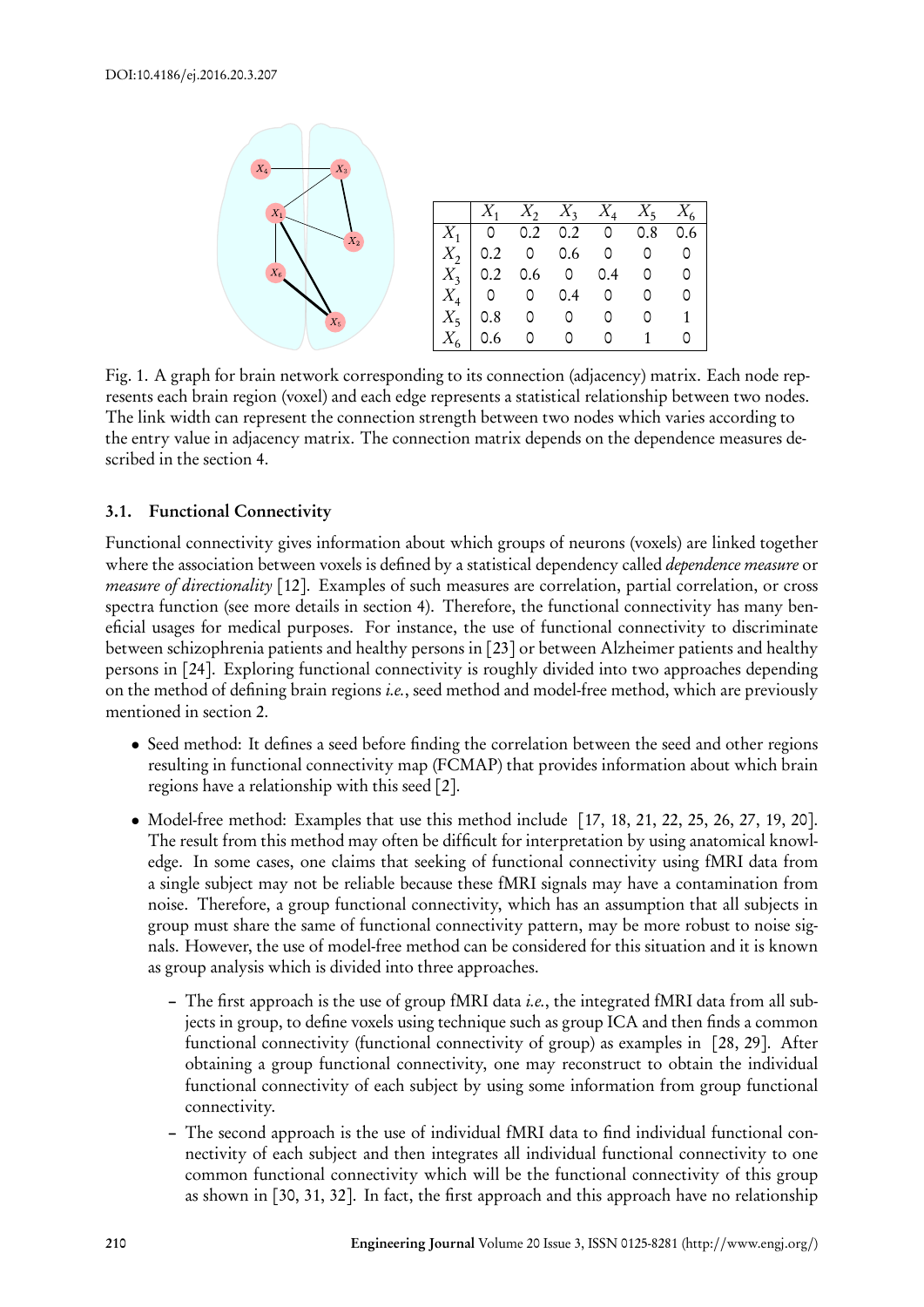of functional connectivity pattern between subjects but the following third approach can overcome this weakness.

– The third approach integrates fMRI data to define voxels. This approach is to seek the common functional connectivity and individual functional connectivity simultaneously, resulting in similar patterns of brain connectivity among subjects; see example in [33].

Functional connectivity can be quantified by several measures but most of them explain static dependency such as correlation, coherence, mutual information, etc. The work in [34] provides implementation of a variety of those measures and develops a MATLAB toolbox with a suggestion for the measure selection. Moreover, there are some researches focusing on explaining dynamics of functional connectivity to observe patterns of functional connectivity and how they change along the time [35, 36, 37, 38].

#### 3.2. Effective Connectivity

Effective connectivity describes how a group of neurons affects to the others via a causal influence concluded from causal models that explain brain behaviors. Therefore, the analysis of effective connectivity requires two important concepts; a selection of causal model and model parameter estimation. Common techniques of exploring the effective connectivity includes dynamic causal modeling (DCM) [39, 6, 13, 40, 41, 42], Granger causal modeling (GCM) [42, 43, 41, 13, 44] and structural equation modeling (SEM) [45, 46, 47, 20, 48].

#### Dynamic Causal Modeling (DCM)

This type of model has been proposed in [40, 39] where the neuronal activity is described by state-space equation, and there is a specific mapping from the neuronal activity model to an observation model. This is due to the fact that the change of neuronal activity cannot be measured directly since it is caused from synaptic activity and the change of blood volume in the brain. The differential equations describing such dynamics are given by

$$
\dot{z} = f(z, u, \theta_1) + w,\tag{1}
$$

$$
y = g(z, u, \theta_2) + v,\tag{2}
$$

where  $z_i$  represents the neuronal activity at brain region *i* for  $i = 1, ..., n$ ; *w* and *v* represents random fluctuation on the change of neuronal activity; *u* represents a known exogenous input from the change in experimental conditions; and *g* denotes a function containing some model parameters and relating to measured response *y*. The variables  $\theta_1$  and  $\theta_2$  denote the model parameters which are to be estimated. Equation (1) describes the change or flow of neuronal activity that depends on the states  $z_i$  of other regions. The state variables *z<sup>i</sup>* cannot be directly measured, so it is called *hidden* neuronal activity. Equation (2) can be considered as a specific mapping model or assumed to be the measured response from (1), and as a result, is called the *observed model*. The models (1) together with (2) are generally complicated to analyze. The random inputs *w* and *v* are typically unknown (often referred to as endogenous inputs) but if their statistical properties such as a probabilistic distribution, and prior distributions of the model parameters  $\theta$ , can be assumed, then the models (1) and (2) can completely explain the dynamics of the hidden neuronal states and the hemodynamic response in a stochastic sense, and they are regarded as a *generative model* of the data. An inverse problem of fitting this generative model by estimating unknown parameter *θ* from given observed data is known as dynamic causal modeling (DCM) technique [39].

The fMRI study in [40] assumed that the change of neuronal activity obtains the influence from i) neuronal activities of other regions, ii) induced input and iii) direct input to the brain regions. Therefore, a simpler form of (1)-(2) which is a bilinear differential equation is proposed to describe the brain behavior.

$$
\dot{z} = (A + \sum_{j=1}^{m} u_j B_j) z + C u, \tag{3}
$$

$$
y = g(z, u) + v,\tag{4}
$$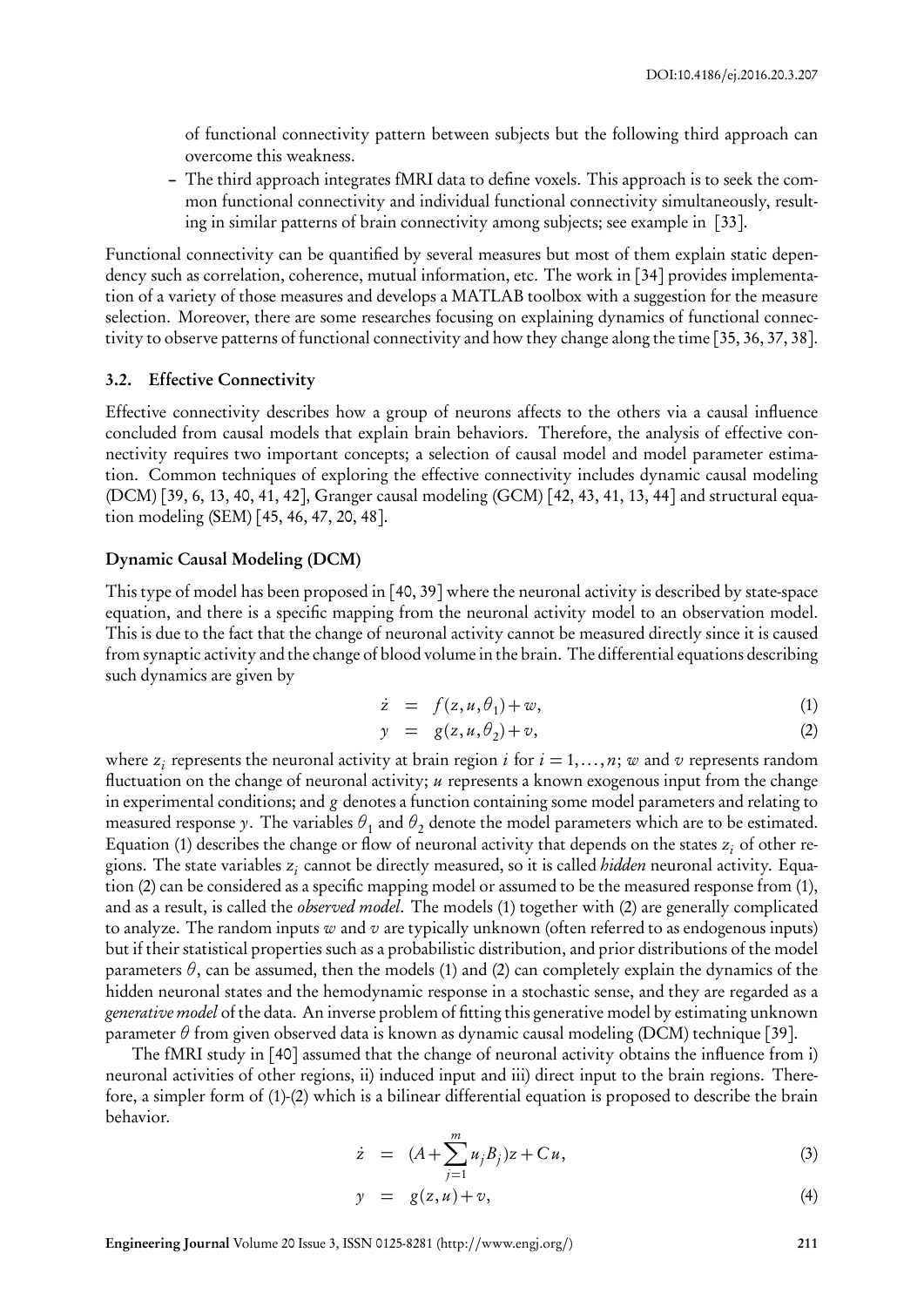where  $z(\cdot) \in \mathbb{R}^n$ ,  $u(\cdot) \in \mathbb{R}^m$ ,  $A \in \mathbb{R}^{n \times n}$ ,  $B^j \in \mathbb{R}^{n \times n}$  for  $j = 1,...,m$ , and  $C \in \mathbb{R}^{n \times m}$ . The parameters *n* and *m* denote the number of brain regions and number of experimental inputs, respectively, and *z<sup>i</sup>* represents neuronal activity at region *i* for  $i = 1, ..., n$ . The function *g* in (4) describes a hemodynamic model [40] which explains how the blood volume changes in brain and the output response *y* from this model is the BOLD signal with *v* as measurement noise. The coupling between brain regions can be separated into 1) latent connectivity, which illustrates the intrinsic coupling of experimental perturbation as observed from the matrix *A* and 2) induced connectivity, which illustrates the change in coupling induced by exogenous input *u* as observed from the matrix  $B_j$ . The matrix  $C$  represents the extrinsic influence of inputs on neuronal activity. The connectivity between brain regions can be found on the nonzero entries of coupling matrices  $A$  and  $B_j$  from the model. In this application, the input  $u$  comes from the stimulus in fMRI experiment, *e.g.*, visual words or pictures. Equation (3) can be interpreted as a realistic neuronal model. Note that, practically, we cannot measure neuronal activity from (3) directly therefore the aim of this approach is to estimate parameters  $A,B_j$  and  $C$  from the measurement  $y$  in (4).

#### Granger Causal Modeling (GCM)

Let  $y(t) = (y_1(t),..., y_n(t))$  be a multivariate time series. The concept of Granger causality states that a time series  $y_i(t)$  is Granger-caused by a time series  $y_j(t)$  if  $y_i(t)$  depends on  $y_j(t)$  in such a way that  $y_j(t)$ helps to predict  $y_i(t)$  better than using only the information of the time series  $y_i(t)$  in the past. There is an illustration that the concept of Granger causality becomes a simple condition when it is applied to autoregressive (AR) processes. To describe such characterization, an *n*-dimensional AR process of order *p* is given by

$$
y(t) = A_1 y(t-1) + A_2 y(t-2) + \dots + A_p y(t-p) + \varepsilon(t)
$$
\n(5)

where  $y(\cdot) \in \mathbb{R}^n$ ,  $\varepsilon(\cdot) \in \mathbb{R}^n$  is an input noise and  $A_1, A_2, \ldots, A_p \in \mathbb{R}^{n \times n}$  are AR coefficients. It can be shown in [49] that  $y_j(t)$  is NOT Granger-caused  $y_i(t)$  if and only if

$$
(A_k)_{ij} = 0, \quad k = 1, 2, ..., p
$$
 (6)

In other words, we say loosely that  $y_j$  has no effect on  $y_i$  if the corresponding entry of the weight matrix  $A_k$  is zero for all lags. Such characterization is a simple linear constraint in the AR coefficients, so it has been widely considered in the problem of learning causal structures from time series. The term GCM is simply referred to as a dynamical model that concludes the relationship between two time series via the concept of Granger causality. The work on this direction can be divided into two approaches as follows.

- Statistical test. From given data, the model parameters, in this case the AR coefficients, are estimated by using the ordinary least-squares (OLS) technique. Subsequently, one can check the condition (6) by performing a statistical test (or hypothesis test) on the estimated AR parameters. Therefore, the zero pattern in the AR coefficients can then be concluded about the relationship between two time series. However, the consistency of OLS estimator highly depends on the sample size of data, therefore we may get a bad result if the given data is not adequate. This approach is also not quite feasible if the number of variables (*n*) is high, since the test on the  $(i, j)$  entry of  $A_k$  has to be performed for *n* <sup>2</sup> *− n* times. The work based on this approach includes [50] where a *t*-test was performed on the regression coefficient; [51] and [52] where a statistical test was performed on bivariate AR coefficients and modified AR coefficients, respectively;[53, 54] established an *F* -test on the null hypothesis that  $A_{ij} = 0$ .
- Regularized estimation. In practice, the Granger causality constraint in (6) is not known in a *priori*, but rather to be discovered from the data. Therefore, the estimation formulation in this approach aims to promote sparsity in the AR coefficients (solution containing many zeros). Thus, the Granger relationship structure is determined by the location of these zeros which can be varied depending on the estimation formulation and its tuning parameters. We can exploit sparse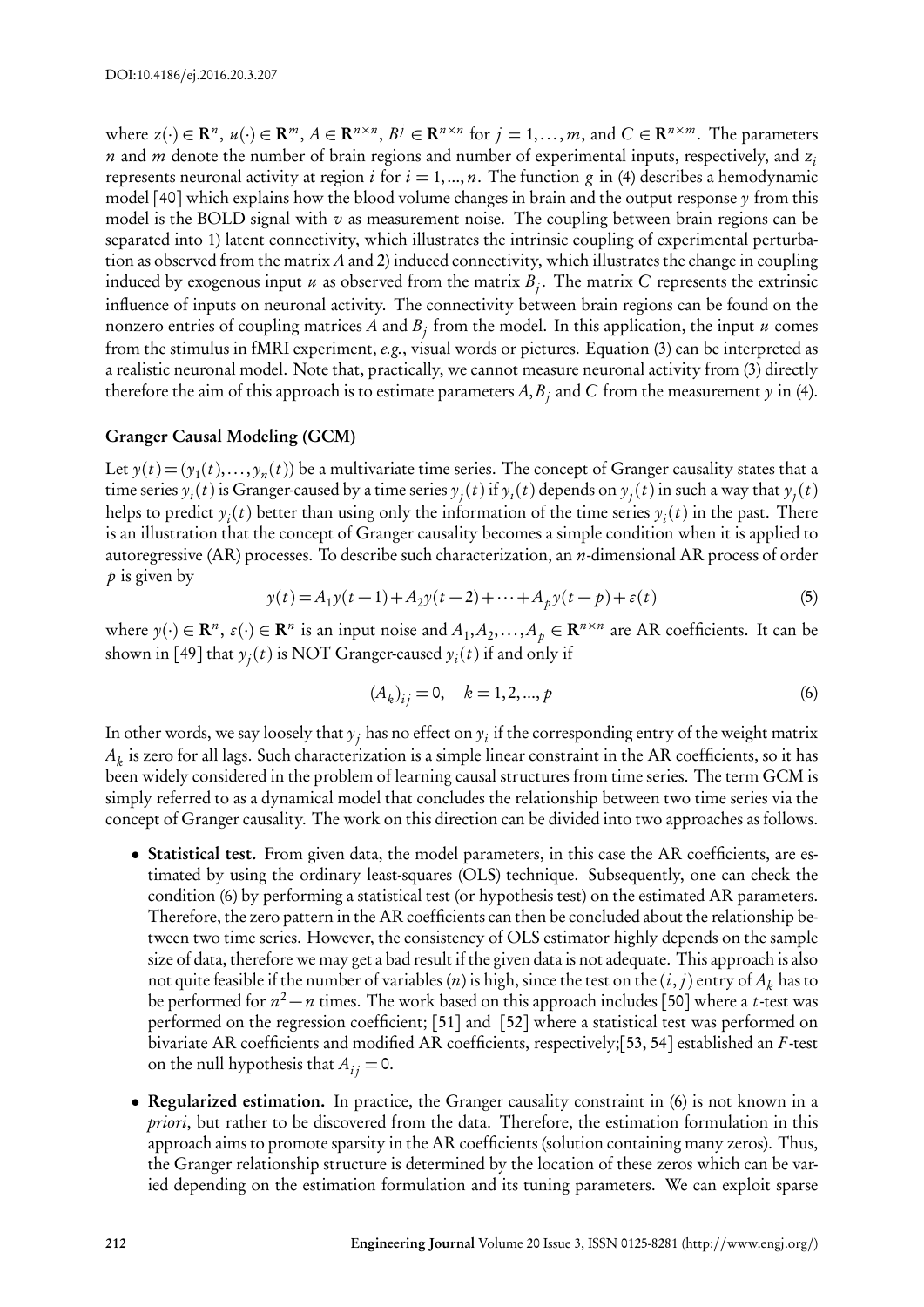optimization techniques in order to propose estimation formulations in this direction, which involves least-squares with regularization problems. The regularization term can then be the *ℓ*<sup>1</sup> norm (called LASSO) [55, 56, 57], *ℓ*<sup>2</sup> -norm (called ridge regression) [55, 58, 59] or both *ℓ*<sup>1</sup> */ℓ*<sup>2</sup> norm (called elastic-net) [60]. The application of this approach on fMRI studies includes [61, 62].

In fMRI applications where AR models are used to fit fMRI time series,  $y_i(t)$  denotes the signal from the  $i^{\text{th}}$  voxel or the  $i^{\text{th}}$  region of interest. The coupling between brain regions  $i$  and  $j$  can then be observed from AR coefficients tested by a statistical test or from the nonzero pattern of the estimated AR coefficients in the model.

Structural Equation Modeling (SEM)



Fig. 2. Structural diagram of SEM. In a structural diagram, a rectangle denotes an *observed* variable and an ellipse denotes a *latent* variable. Since this structure is based on path analysis, it doest not consider other latent variables except the residual term from measurement. A link between observed variables represents a causal relationship which comes from the assumption of a *priori* knowledge.

Structural Equation Modeling (SEM) is one of statistical techniques used for seeking a statistical causal model (called exploratory modeling) and testing whether the model are supported by the given data (called confirmatory modeling). In fact, SEM is largely used in the confirmatory framework rather than the exploratory framework. That is, we are likely to use SEM for testing a hypothesis or estimating a causal relationship among variables on a model. Confirmatory SEM usually starts with a hypothesis and uses this hypothesis to form a model. Once the model parameters are estimated, one defines some statistical criterion to conclude whether the model in assumption is supported by the hypothesis. SEM deals with two types of variable, the *observed* variables which can be directly measured and the *latent* variables that cannot be directly measured and are inferred from the observed variables [63]. For example, if one would like to measure the intelligence from someone via IQ test, the latent variable is the intelligence and the observed variable is the scores obtained from IQ test. SEM commonly consists of a *measurement model* and a *structural regression model*. The measurement model defines a relationship between observed variables and latent variables and the structural model indicates the relationship between latent variables. Combining these two models can form the structural diagram shown in Figure 2 which describes how the entire variables are associated. In this diagram, four rectangular boxes denote the observed variables and four ellipses denote the latent variables. The goal of SEM is to estimate the model parameters that minimize the difference between empirical covariance matrix from observed data and estimated covariance matrix from the model. In other words, SEM fits the covariance of the variables rather than the observed values of those variables themselves. By the basic concept of SEM, it allows to take the effect of measurement error or prediction error into estimation process, meaning that, we can estimate the measurement error and this results in a more precision of the estimated model parameters when comparing with classical approaches such as multiple regression analyses.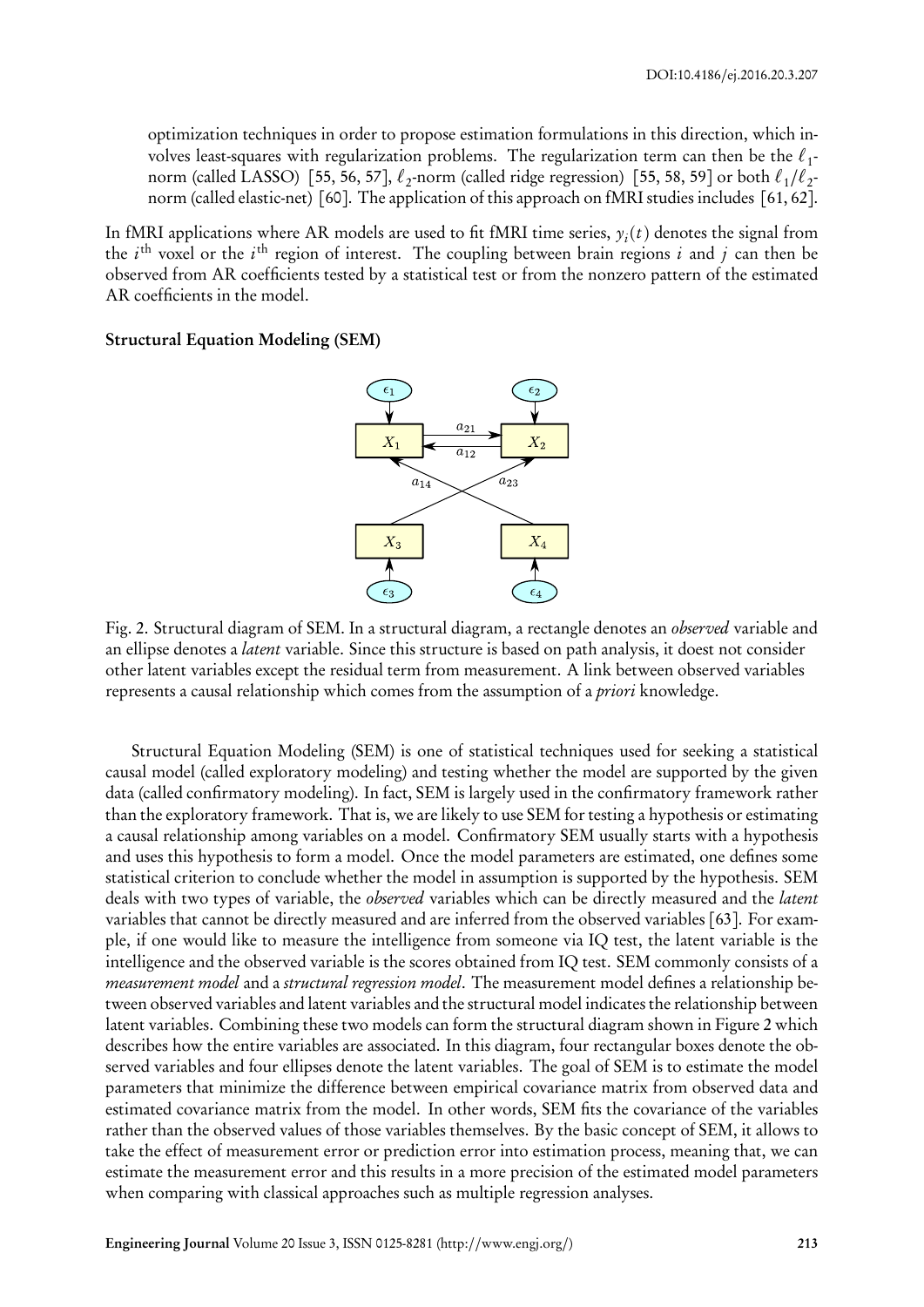Most researches about SEM in fMRI study are based on *path analysis* which is known as a special case of SEM. In path analysis, only the observed variables can be used in the model or we can say that the path analysis does not contain the latent variables in the model except the error from measurement. Therefore we can explain a relationship among variables in a form of *n*-dimensional linear equation as written below.

$$
x = c + Ax + \epsilon \tag{7}
$$

where *x ∈* R *<sup>n</sup>* denotes the measurement values (here in fMRI studies, are brain data from *n* regions of interest). The measurement noise, which is assumed to be white noise, is denoted by  $\epsilon \in \mathbb{R}^n$ . The baseline of *x* is denoted by  $c \in \mathbb{R}^n$ . The matrix  $A \in \mathbb{R}^{n \times n}$  denotes the *path matrix* which is to be estimated and the entry  $a_i$  is known as path coefficient representing the causal relationship from brain region *j* to *i*. The magnitude of path coefficient can be interpreted as the connection strength or statistical significant among brain regions and the sign (positive or negative) of path coefficient signifies the direction of connection. SEM technique is different form DCM and GCM because SEM focuses only on the *instantaneous* effects among the variables. From (7), it is a linear static model, so the application of SEM in fMRI studies neglects the effect of time and considers each time point of data as one independent realization. Note that SEM is used for estimating modeling parameters according to the causal relationship that is *priori* assumed in a multivariate system. For example, if a hypothesis of our relationship is assumed as in Figure 2, the instantaneous path matrix can be written as

$$
A = \begin{bmatrix} 0 & a_{12} & 0 & a_{14} \\ a_{21} & 0 & a_{23} & 0 \\ 0 & 0 & 0 & 0 \\ 0 & 0 & 0 & 0 \end{bmatrix},
$$

and the nonzero entries are to be estimated based on the observed data. We explain briefly how to estimate the matrix *A* in path analysis as follows. Taking expectation both sides of (7) gives  $c = (I A$ )**E**[ $x$ ], and it reduces to

$$
x - \mathbf{E}[x] = (I - A)^{-1} \epsilon. \tag{8}
$$

If we denote the covariance matrix of *x* and  $\epsilon$  by  $\Sigma$  and  $\Psi$  respectively, then we can show from (8) that the covariance matrix *x* can be expressed as

$$
\Sigma = (I - A)^{-1} \mathbf{E} \left[ \epsilon \epsilon^T \right] (I - A)^{-T} = (I - A)^{-1} \Psi (I - A)^{-T}.
$$
\n(9)

Let *S* denote the sample covariance matrix of *x*, and let  $\Sigma$  denote the estimated covariance matrix of *x* derived from SEM. With an assumption of normal distribution of *x*, SEM applies the concept of minimizing the distance between *S* and *Σ* to estimate the path matrix. To this end, we choose the Kullback-Leibler (KL) divergence function as the distance measure, which is given by

$$
d(S, \Sigma) = \log \det \Sigma + \mathbf{tr}(S\Sigma^{-1}) - \log \det S - n,\tag{10}
$$

where *n* denotes the number of variables (voxel) and  $tr(\cdot)$  denotes the trace (sum of diagonal entries) of a square matrix. In this context, the KL function from (10) is used for measuring the distance between two covariance matrices of normal distributions. The value of this function will approach to zero when *Σ* is close to *S*. Therefore, the corresponding estimation problem is to minimize *d*(*S*,*Σ*) with variable *Σ* and *A*, and subject to the constraint in (9), which is a nonlinear optimization problem with a quadratic equality constraint.

In this approach, the coupling between regions can be observed from the path coefficient, describing how much the influence of other regions changes when activity of interesting region changes by one unit. Since SEM removes the effect of time lag in analysis, the connection strength in SEM implies only the instantaneous causal relationship among brain regions *i.e.*, the causal relationship for each time point; see more details for the principle of SEM for fMRI application in [46, 45]. The use of confirmatory SEM can be extended to combine with other techniques such as vector autoregression technique as shown in [64,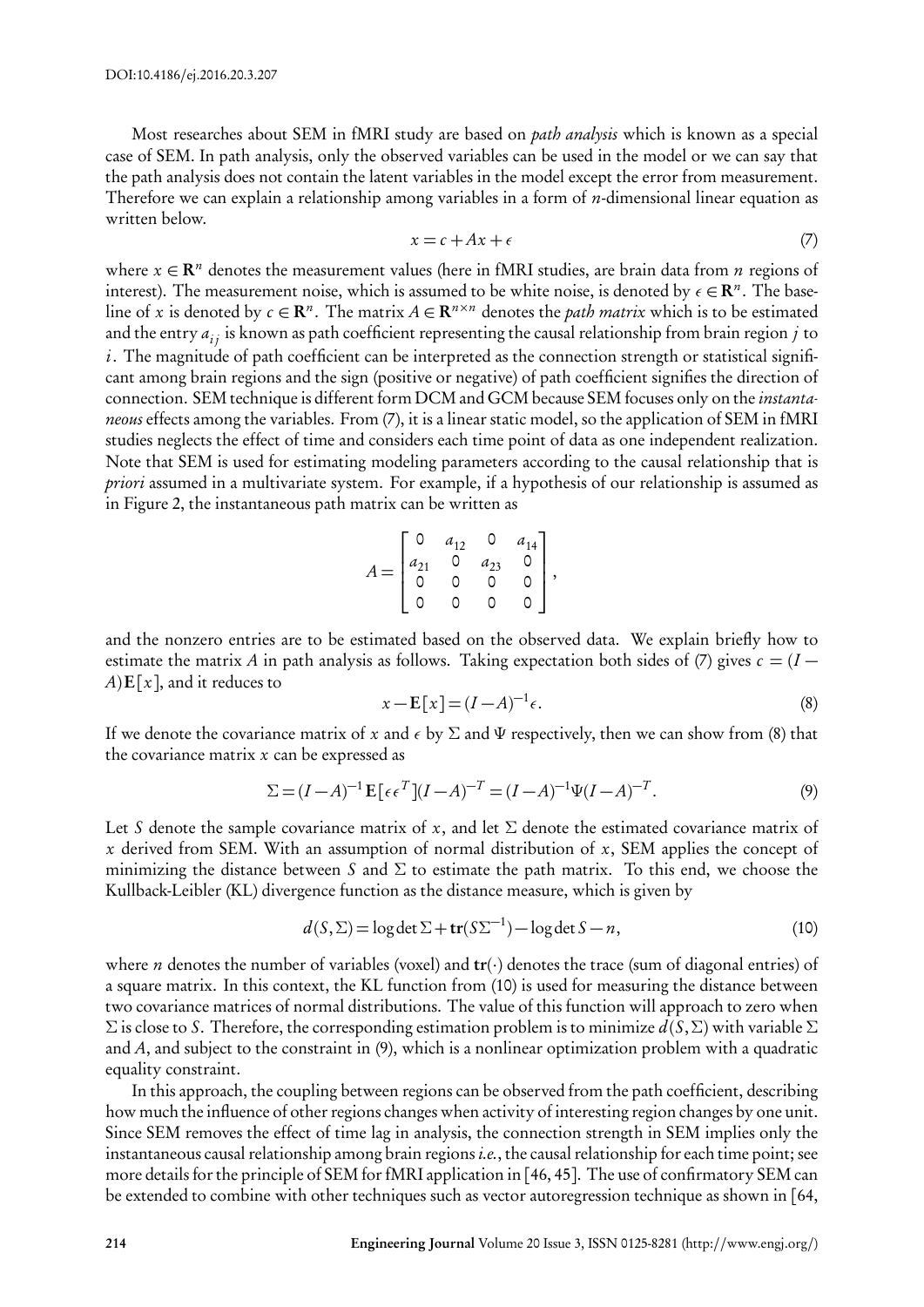65, 66]. In some cases, there is the use of exploratory SEM applied to fMRI study to find all possible causal relationships among brain regions without a *priori* knowledge as proposed in [48]. After obtaining all candidate models, a model selection criterion such as goodness of fit index (GFI) is performed to select the best model.

There is another framework to explore effective connectivity such as the use of dynamic in probabilistic framework based on Dynamic Bayesian Network (DBN) [67]. A major benefit from effective connectivity is to reveal dynamic of hidden behavior from interesting brain regions which functional connectivity cannot. But in some cases as shown in [68], the use of dynamic causal modeling is applied to discover functional connectivity using correlation coefficient, coherence and Granger causality as dependence measures and analyzing these measures by cross covariance function, cross spectra function and direct transfer function respectively. Their goal is to compare the resulting effective connectivity results and justify them to determine the best one in order to further use this information to explain about functional connectivity.

#### 4. Dependence Measures

To measure the relationship between groups of neuron, or between regions of interest, we need a formal statistical definition of such relationship or dependence structure. There has been many "dependence measures" or "measures of directionality" proposed to causal analysis of random variables, or time series. In this section, we summarize the concept of these measures which can be divided into a few classes as follows.

#### 4.1. Dependence measures for random vectors

This measure focuses on the relationship between two components in random vectors. Let *x* be *n*dimensional random vector with mean  $\mu$  and covariance  $\Sigma$ , *i.e.*,  $\mu = \mathbf{E}[x]$  and  $\Sigma = \mathbf{E}[(x - \mu)(x - \mu)^T]$ . The correlation matrix of *x* is denoted by  $R = \mathbf{E}[xx^T]$  and let  $x_i$  denote the *i*th component of *x*. Some commonly used dependence measures are described below.

#### Cross covariance and Pearson correlation coefficient

The two components  $x_i$  and  $x_j$  are said to be uncorrelated if and only if  $\Sigma_{ij}$  = 0. If  $x$  has zero mean, this relationship can be observed from the correlation matrix  $R.$  In other words, two components  $x_i$  and  $x_j$ from a zero-mean vector *x* are said to be uncorrelated if and only if  $R_{ij} = 0$ . In several applications, there is the use of a statistical definition called *Pearson correlation coefficient* (*ρ*), given by  $\rho = D^{-1/2} \Sigma D^{-1/2}$ where  $D = diag(\Sigma_{11}, \Sigma_{22}, ..., \Sigma_{nn})$  (a diagonal matrix with entries of  $\Sigma_{kk}$ 's) and  $D^{-1/2}$  is the inverse of the square root of *D*, instead of using *Σ* to measure the relationship between two elements in the random vector. Essentially, Pearson correlation coefficient *ρ* is just a normalized *Σ* in which its diagonal entries are equal to one. Pearson correlation coefficient between two components  $x_i$  and  $x_j$  is given by

$$
\rho_{ij} = \frac{\Sigma_{ij}}{\sqrt{\Sigma_{ii}\Sigma_{jj}}}
$$

where  $\rho_{ij}$  varies from  $-1$  to 1. Therefore  $x_i$  and  $x_j$  are said to be uncorrelated if and only if  $\rho_{ij}$  = 0. For example, [26] and [30] use average fMRI time course of ROIs to form a connection matrix and define the link among brain regions by using Pearson correlation coefficient and correlation matrix, respectively. Another example in [24], that focuses on classification problem between mild cognitive impairment (MCI) patients and normal person, uses Pearson correlation coefficient to form the connection matrix of each subject and then applies this matrix as a feature to be classified.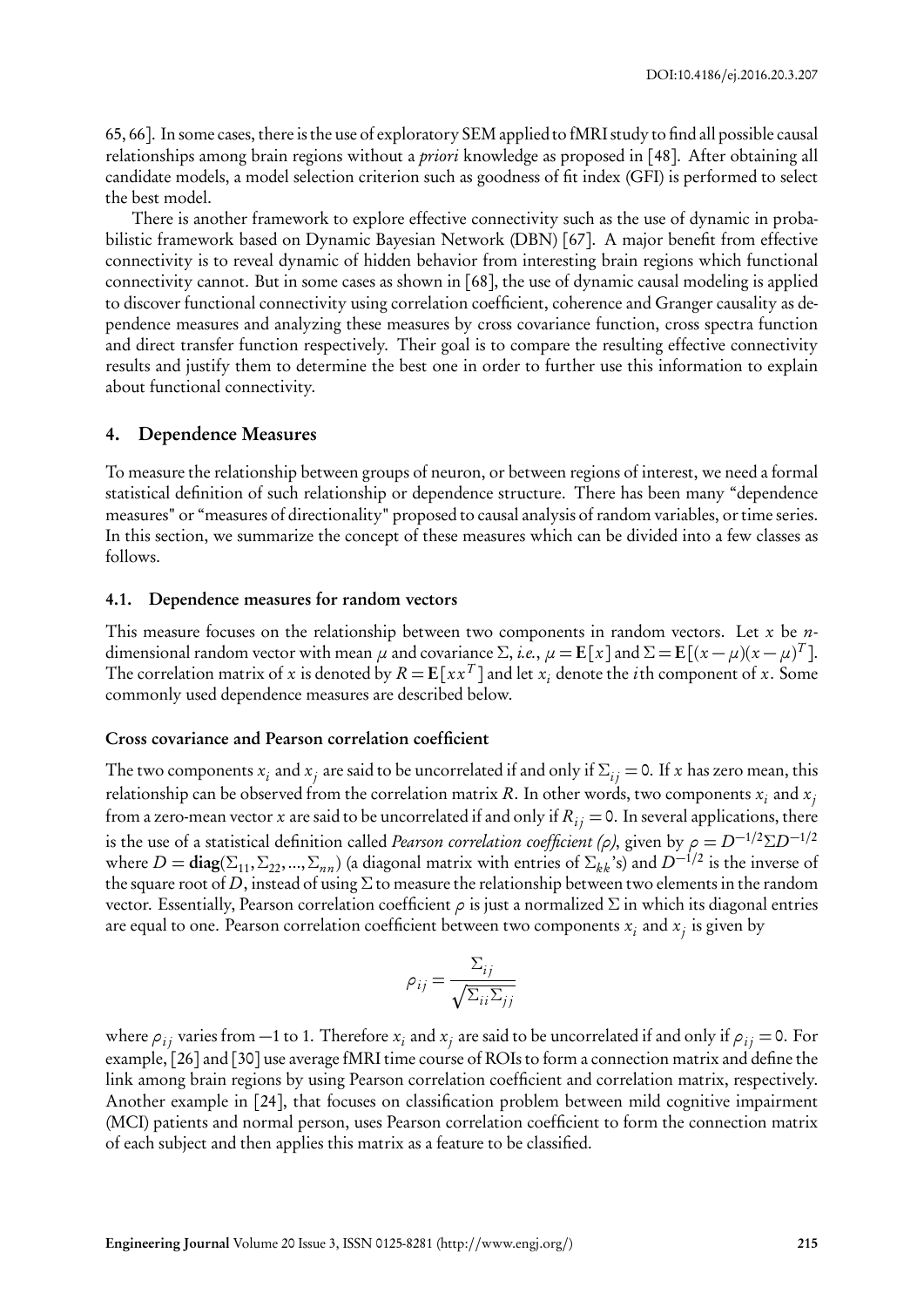#### Partial correlation

The partial correlation is used for measuring the relationship between two components in a random vector by assuming the other components are given. If we denote  $y = (x_i, x_j)$  and  $z = (x_1, ..., x_k)$ ,  $\forall k \neq j$ *i*, *j*. The covariance matrix of *y* and *z* is given by

$$
\operatorname{cov}\left(\begin{bmatrix}y\\z\end{bmatrix}\right) = \tilde{\Sigma} = \begin{bmatrix}\tilde{\Sigma}_{yy} & \tilde{\Sigma}_{yz}\\ \tilde{\Sigma}_{zy} & \tilde{\Sigma}_{zz}\end{bmatrix}.
$$
\n(11)

By definition, the partial correlation is the correlation between residuals of component  $x_i$  and  $x_j$  that are projected onto the linear space spanned by the other given components. Let  $r_i$  be a residual between  $x_i$  and  $\hat{x}_i$  in which  $\hat{x}_i$  is a projection of  $x_i$  onto the linear space spanned by  $x_k, \forall k \neq i, j$ . If we denote residual vector  $r$  by  $r = (r_i, r_j)$ , it can be shown that the covariance matrix of  $r$  can be computed from

$$
\mathbf{cov}(r) = \Omega = \begin{bmatrix} \Omega_{11} & \Omega_{12} \\ \Omega_{21} & \Omega_{22} \end{bmatrix} = \tilde{\Sigma}_{yy} - \tilde{\Sigma}_{yz} \tilde{\Sigma}_{zz}^{-1} \tilde{\Sigma}_{zy},\tag{12}
$$

which is the Schur complement of the block *Σ*˜ *z z* in *<sup>Σ</sup>*˜. The matrix in (12) is called *partial covariance matrix* and  $\Omega_{12}$  represents the partial covariance between component  $x_i$  and  $x_j$ . Using block matrix inversion lemma on *Σ*˜ in (11) provides

$$
\tilde{\Sigma}^{-1} = \begin{bmatrix} \tilde{\Sigma}_{yy} & \tilde{\Sigma}_{yz} \\ \tilde{\Sigma}_{zy} & \tilde{\Sigma}_{zz} \end{bmatrix}^{-1} = \begin{bmatrix} (\tilde{\Sigma}_{yy} - \tilde{\Sigma}_{yz} \tilde{\Sigma}_{zz}^{-1} \tilde{\Sigma}_{zy})^{-1} & \square \\ \square & \square \end{bmatrix},
$$
\n(13)

(the entries labeled as  $\Box$  can be ignored for now but their expressions are given in the Appendix). From (11), (12) and (13) there is a relationship between  $\tilde{\Sigma}^{-1}$  and  $\Omega$  given by  $(\tilde{\Sigma}^{-1})_{12} = -\Omega_{12}$  since  $\Omega$  has size 2 × 2. Let *P* denote a permutation matrix such that  $Px = (y, z)$ , *i.e*., we permute  $x_i$  and  $x_j$  to be the first two elements, then  $\tilde{\Sigma} = \text{cov}(Px) = P\Sigma P^T$ . Thus we have  $(\tilde{\Sigma}^{-1})_{12} = (P\Sigma^{-1}P^T)_{12} = (\Sigma^{-1})_{ij}$ . Therefore, the following quantities are linearly proportional to each other:

$$
(\Sigma^{-1})_{ij} \propto (\tilde{\Sigma}^{-1})_{12} \propto ((\tilde{\Sigma}_{yy} - \tilde{\Sigma}_{yz} \tilde{\Sigma}_{zz}^{-1} \tilde{\Sigma}_{zy})^{-1})_{12} \propto \Omega_{12}.
$$
 (14)

This result essentially means that the partial covariance between component  $x_i$  and  $x_j$  with given  $x_k$ can be observed from the entries of  $(\Sigma^{-1})_{ij}$ ; simply from the zero pattern of the inverse of covariance matrix. The *partial correlation matrix* is defined as the normalized *Σ <sup>−</sup>*<sup>1</sup> by its diagonal entries. Define  $D = diag((\Sigma^{-1})_{11}, (\Sigma^{-1})_{12}, ..., (\Sigma^{-1})_{nn})$ . Therefore, the partial correlation between component *x<sub>i</sub>* and *xj* conditioning other components is given by

PCORR = 
$$
D^{-1/2}\Sigma^{-1}D^{-1/2}
$$
, PCORR<sub>ij</sub> =  $\frac{(\Sigma^{-1})_{ij}}{\sqrt{(\Sigma^{-1})_{ii}(\Sigma^{-1})_{jj}}}$ .

Hence, we can say that  $x_i$  and  $x_j$  are *partially uncorrelated* if and only if  $\text{PCORR}_{ij}$  = 0 (or equivalently,  $(\Sigma^{-1})_{ij} = 0$ ).

#### Conditional Independence

It is based on the idea that two components of a random vector are independent conditioning that the other components are given. It is known that if  $x_i$  and  $x_j$  are independent, they are also uncorrelated, *Σ*<sub>*ij*</sub> = 0, but the converse is not true. However, if *x*<sup>*i*</sup> and *x*<sub>*j*</sub> are Gaussian, the converse is also true, meaning that  $\Sigma_{ij} = 0$  implies the independence between  $x_i$  and  $x_j$ . This idea can be extended to the independence of  $x_i$  and  $x_j$  with given  $x_k$  and can be derived nicely into a mathematical condition on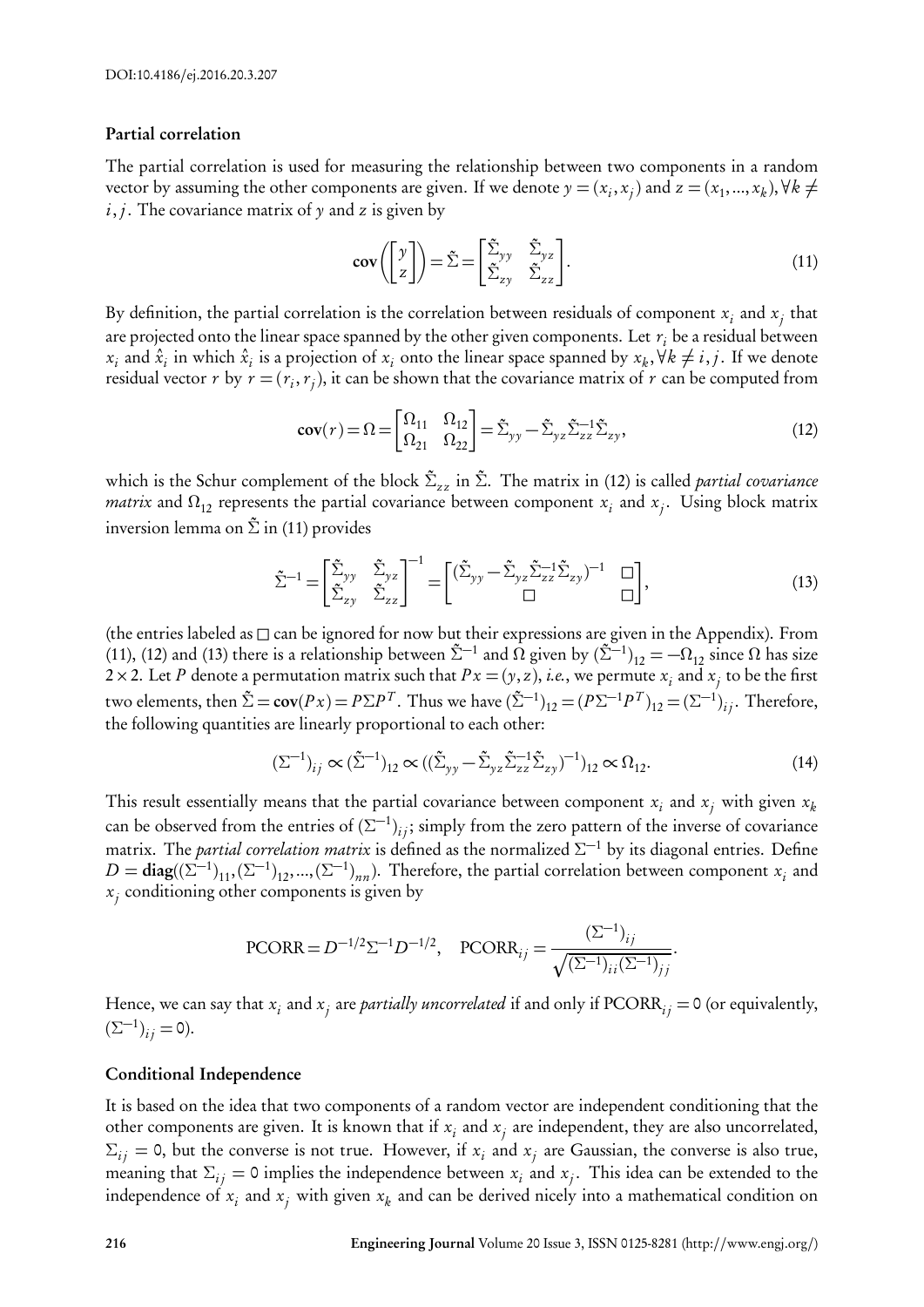model parameters. Let *x* be a *Gaussian* vector. If  $x_i$  and  $x_j$  are *partially uncorrelated i.e.*,  $(\Sigma^{-1})_{ij} = 0$ ,  $x_i$ and *x<sup>j</sup>* are also *conditionally independent* with given *x<sup>k</sup>* . The work in this approach therefore estimates the covariance matrix from the fMRI data and reveal the zero pattern in the inverse of covariance matrix [35, 23, 25].

#### Path coefficient or path matrix from SEM

Let *x* be *n*-dimensional variable. The path analysis in SEM can be expressed by a static linear model:

$$
x = c + Ax + \epsilon,
$$

where  $x \in \mathbb{R}^n$ ,  $c \in \mathbb{R}^n$ ,  $A \in \mathbb{R}^{n \times n}$  and  $\epsilon \in \mathbb{R}^n$ . The variable  $x_j$  has a cause to  $x_i$  if the corresponding path coefficient  $a_{ij} \neq 0$ . Therefore, a causal structure in SEM can be learned from the zero pattern of the path matrix *A*. For confirmatory SEM, the causal link between components in *x* can be observed directly from path matrix *A* that is imposed by assumption from a *priori* knowledge [47, 66]. For exploratory SEM, we explore a number of candidate models with a hypothesis on a causal structure and then estimate the parameters of each model and choose the best model by some criterion. For this approach, a link between components in *x* can be still observed directly from the path matrix *A* [69, 48].

#### 4.2. Dependence measures for time series

Let  $x(t) = (x_1(t),...,x_n(t))$  be *n*-dimensional wide-sense stationary random process with mean, the correlation matrix, and the covariance matrix given by

$$
\mu = \mathbf{E}[x(t)], \quad R(\tau) = \mathbf{E}[x(t)x(t-\tau)^{T}], \quad C(\tau) = \mathbf{E}[(x(t)-\mu)(x(t-\tau)-\mu)^{T}]
$$

respectively. In fMRI context,  $x_i(t)$  represents the signal obtained from brain region *i* for  $i = 1, 2, ..., n$ . To conclude the dependency between two components of multivariate time series, we take into account of the signal dynamics. The analysis considers  $\{x(t)\}_{t=0}^N$  as a whole random process, where any two consecutive time points,  $x(t)$  and  $x(s)$  cannot be regarded as independent samples. In this section, we summarize the dependence measures that are typically considered in the literature.

#### Cross covariance function and cross coherence function

*xi* (*t*) and *x<sup>j</sup>* (*t*) are said to be *uncorrelated* if and only if *Ci j*(*τ*) = 0 for all *τ*. In time series analysis [70], we opt to use the *normalized correlation function* to measure a similarity between two time series. This correlation function is defined by  $\tilde{R}(\tau) = D^{-1/2}C(\tau)D^{-1/2}$  where  $D = \text{diag}(C_{11}(0), C_{22}(0), ..., C_{nn}(0)).$ Hence, the cross covariance function between two components  $x_i(t)$  and  $x_j(t)$  is given as

$$
\tilde{R}_{ij}(\tau) = \frac{C_{ij}(\tau)}{\sqrt{C_{ii}(0)C_{jj}(0)}}
$$

where it can be shown that  $|\tilde{R}_{ij}(\tau)| \leq \sqrt{\tilde{R}_{ii}(0)\tilde{R}_{jj}(0)}$ , for all  $\tau$ . Therefore  $x_i(t)$  and  $x_j(t)$  are uncorrelated if and only if  $\tilde{R}_{ij}(\tau)=$  0 for all  $\tau$ . In addition, there is a relationship of this measure between time domain and frequency domain. Consider a zero-mean process  $x(t)$ . If we denote  $S(\omega)$ the spectral density matrix obtained from Fourier transform of correlation function  $R(\tau)$ , *i.e.*,  $S(\omega)$  =  $\sum_{\tau=-\infty}^{\infty} R(\tau) e^{-j\omega\tau}$ , then the condition that  $R_{ij}(\tau) = 0$  for all  $\tau$  is equivalent to  $S_{ij}(\omega) = 0$  for all *ω*. To conclude about relationship of time series in frequency domain, this can be generally observed from *coherence function* which is a normalized version of  $S(\omega)$  by its diagonal entries. Define  $D(\omega)$  =  $\text{diag}(S_{11}(\omega),S_{22}(\omega)),...,S_{nn}(\omega)).$  Hence the cross coherence function between two components  $x_i(t)$ and  $x_j(t)$  is given by

$$
COH(\omega) = D^{-1/2}(\omega)S(\omega)D^{-1/2}(\omega), \quad COH(\omega)_{ij} = \frac{S_{ij}(\omega)}{\sqrt{S_{ii}(\omega)S_{jj}(\omega)}}
$$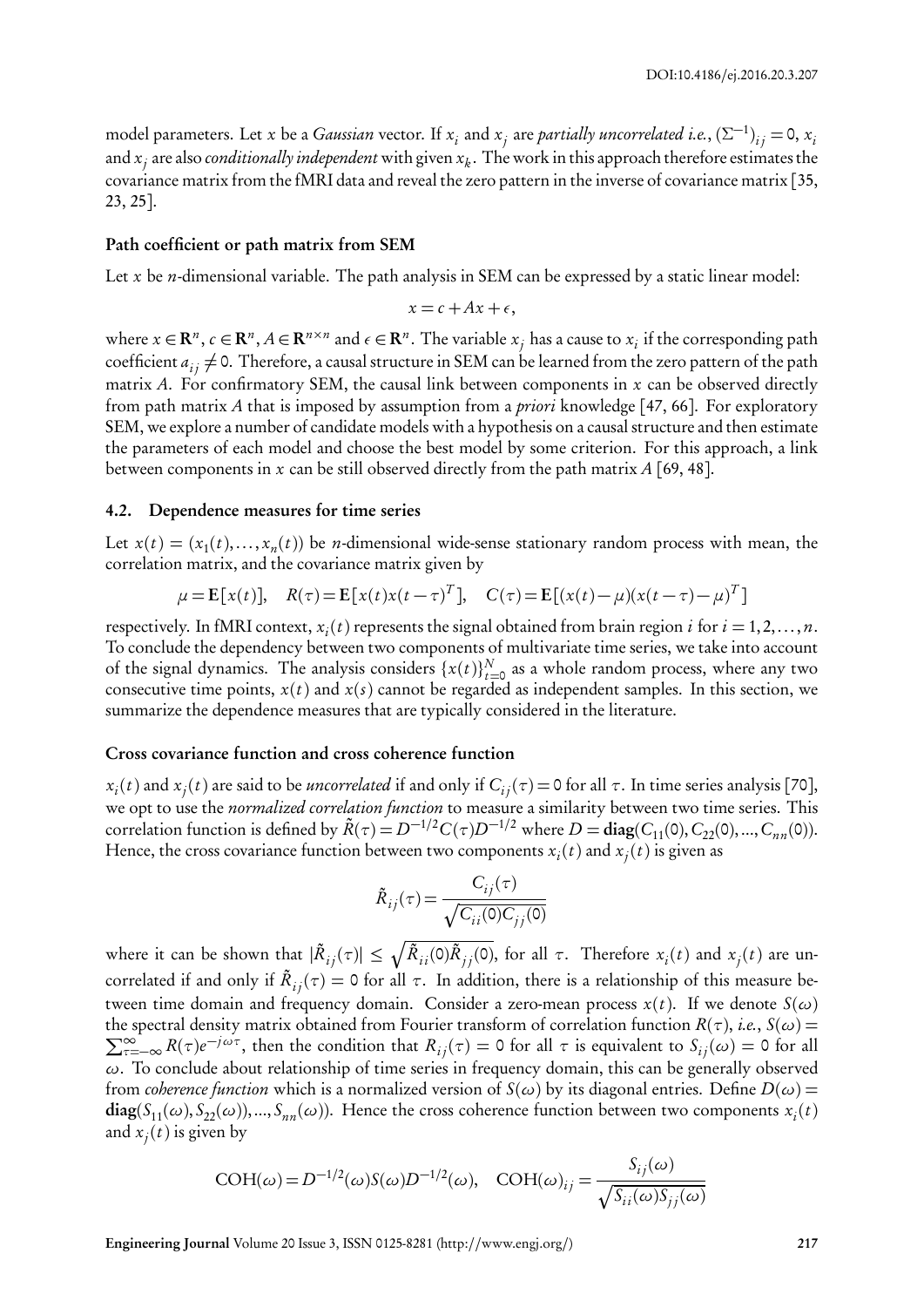where  $|COH(\omega)_{ij}|$  varies from 0 to 1 for all  $\omega$  (see [70], section 8). Therefore  $x_i(t)$  and  $x_j(t)$  are uncorrelated if and only if  $\text{COH}(\omega)_{ij}$  = 0 for all  $\omega.$  See [71, 72, 34] for the use of cross coherence function for learning functional connectivity and see [68] for an example of applying the cross covariance and cross coherence functions combining with a DCM technique for defining the link between brain regions.

# Partial correlation function and partial coherence function

This type of measure is an analogue of the partial correlation for random vectors. It is to indicate the correlation of two components in  $x(t)$  after the linear effects of other components in  $x(t)$  have been removed. Let  $r_i(t)$  be the residual from an optimal prediction of  $x_i(t)$ , given by  $r_i(t) = x_i(t) - \hat{x}_i(t)$  where  $\hat{x}_i(t)$  is the optimal linear predictor of  $x_i(t)$  as a function of  $x_k(t)$ , for  $k \neq i, j$ . Let us define the residual vector by  $r(t)$  with mean  $\mu_r$ , and covariance matrix of residual by  $\Omega(\tau) = \mathbf{E}[(r(t) - \mu_r)(r(t-\tau) - \mu_r)^T]$ . The partial correlation matrix is defined as a normalized covariance matrix of residual  $r(t)$  by its diagonal entries at lag zero. Define  $D = diag(\Omega_{11}(0),...,\Omega_{nn}(0))$ . Therefore the partial correlation function between  $x_i(t)$  and  $x_j(t)$  is given by

$$
\text{PCORR}(\tau) = D^{-1/2} \Omega(\tau) D^{-1/2}, \quad \text{PCORR}(\tau)_{ij} = \frac{\Omega(\tau)_{ij}}{\sqrt{\Omega(0)_{ii} \Omega(0)_{jj}}}.
$$

Hence, we say  $x_i(t)$  and  $x_j(t)$  are *partially uncorrelated* given the other components, if and only if  $\text{PCORR}(\tau)_{ij}=$  0 for all  $\tau.$  As similar to the relationship between correlation function and coherence function, we can derive an equivalent measure of the partial correlation function in frequency domain. Let  $S(\omega)$  be the spectral density matrix of  $x(t)$  and  $\tilde{S}(\omega)$  be the spectral density matrix of  $(y(t), z(t))$ where  $y(t) = (x_i(t), x_j(t))$  and  $z(t) = (x_1(t), ..., x_k(t)), \forall k \neq i, j$  as following

$$
\tilde{S}(\omega) = \begin{bmatrix} \tilde{S}_{yy}(\omega) & \tilde{S}_{yz}(\omega) \\ \tilde{S}_{zy}(\omega) & \tilde{S}_{zz}(\omega) \end{bmatrix} .
$$
\n(15)

It can be shown in [70] that the *error spectrum Sr r* (*ω*) defined as the Fourier transform of *Ω*(*τ*) can be alternatively calculated by

$$
S_{rr}(\omega) = \tilde{S}_{yy}(\omega) - \tilde{S}_{yz}(\omega)\tilde{S}_{zz}(\omega)^{-1}\tilde{S}_{zy}(\omega),
$$
\n(16)

which is the Schur complement of the block  $\tilde{S}_{zz}$  in  $\tilde{S}(\omega)$ . The partial cross spectrum of  $x_i(t)$  and  $x_j(t)$ after removing the linear effects of  $x_k(t), \forall k \neq i, j$  , is an off-diagonal entry of the error spectrum matrix (16) (in particular, the term  $S_{rr}(\omega)_{12}$  in this case). Using the block matrix inversion lemma on  $\tilde{S}(\omega)$  in (15) provides

$$
\tilde{S}(\omega)^{-1}\!=\!\begin{bmatrix}\tilde{S}_{\boldsymbol{y}\boldsymbol{y}}(\omega) & \tilde{S}_{\boldsymbol{y}\boldsymbol{z}}(\omega)\\ \tilde{S}_{\boldsymbol{z}\boldsymbol{y}}(\omega) & \tilde{S}_{\boldsymbol{z}\boldsymbol{z}}(\omega)\end{bmatrix}^{-1}\!=\!\begin{bmatrix}\big(\tilde{S}_{\boldsymbol{y}\boldsymbol{y}}(\omega)-\tilde{S}_{\boldsymbol{y}\boldsymbol{z}}(\omega)\tilde{S}_{\boldsymbol{z}\boldsymbol{z}}(\omega)^{-1}\tilde{S}_{\boldsymbol{z}\boldsymbol{y}}(\omega)\big)^{-1} & \square\\ \square & \square\end{bmatrix}\!,
$$

where  $\Box$  are irrelevant terms to our analysis (see the expression of these entries in the Appendix). Similar to the analysis of deriving the partial correlation in random vector, explained in the Appendix, we have  $(\tilde{S}(\omega)^{-1})_{12}=-(S_{rr}(\omega))_{12}$ , and  $(\tilde{S}(\omega)^{-1})_{12}=(S(\omega)^{-1})_{ij}.$  Therefore there is a relationship between the partial cross spectrum  $S_{rr}(\omega)$  and inverse spectrum of  $x(t)$  given by

$$
(S(\omega)^{-1})_{ij} \propto (\tilde{S}(\omega)^{-1})_{12} \propto ((S_{yy}(\omega) - S_{yz}(\omega)S_{zz}(\omega)^{-1}S_{zy}(\omega))^{-1})_{12} \propto S_{rr}(\omega)_{12}.
$$

This suggests that the partial cross spectrum between component  $x_i(t)$  and  $x_j(t)$  after removing the linear effects of  $x_k(t)$  can be observed from the entries of  $(S(\omega)^{-1})_{ij},$  *i.e.*, the zero pattern of the inverse spectral density of *x*(*t*). In practice, one opts to use the *partial coherence* which is defined as a normalized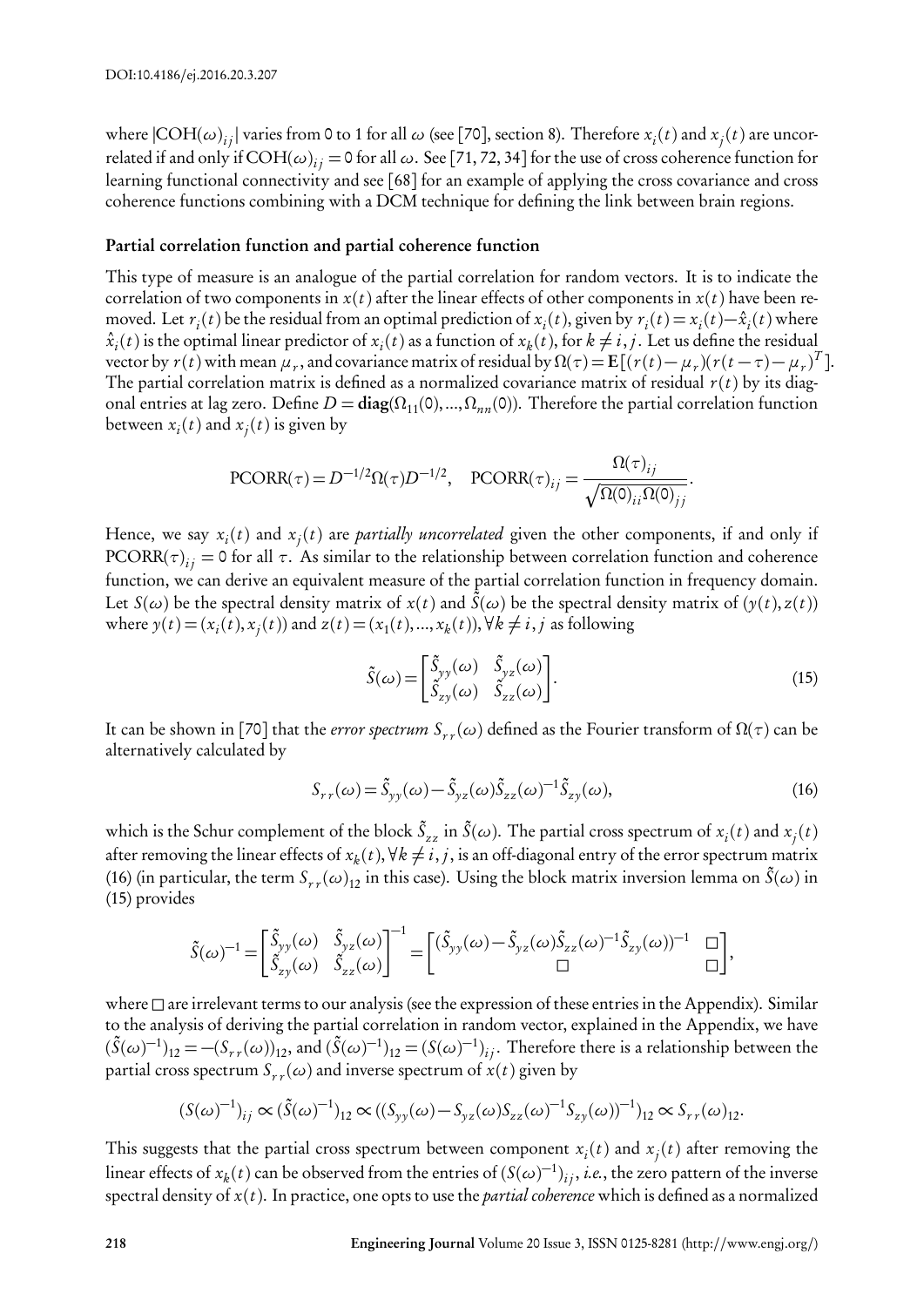*S*( $ω$ )<sup>−1</sup> by its diagonal entries. Define *D*( $ω$ ) = diag((*S*( $ω$ )<sup>−1</sup>)<sub>11</sub>,...,(*S*( $ω$ )<sup>−1</sup>)<sub>*nn*</sub>). Therefore, the partial coherence between component  $x_i(t)$  and  $x_j(t)$  can be expressed as

$$
\text{PCOH}(\omega) = D(\omega)^{-1/2} S(\omega)^{-1} D(\omega)^{-1/2}, \quad \text{PCOH}(\omega)_{ij} = \frac{S^{-1}(\omega)_{ij}}{\sqrt{S^{-1}(\omega)_{ii} S^{-1}(\omega)_{jj}}}.
$$

In conclusion, we say  $x_i(t)$  and  $x_j(t)$  are *partially uncorrelated* given the other components, if and only if PCOH( $\omega$ )<sub>ij</sub> = 0 for all  $\omega$  (or  $(S(\omega)^{-1})_{ij} = 0$  for all  $\omega$ ). The work that focuses on identification brain network using coherence and partial coherence is proposed in [73, 71]. In another example [72], they compare the result in finding interaction among brain regions between using Granger causality and coherency technique in motor system. There is the use of partial correlation analysis for exploring functional connectivity explained in [74, 75]. Moreover, [34] has integrated several measures such as cross correlation, cross coherence, partial correlation and partial coherence functions to learn functional connectivity and developed the implementation into a public MATLAB toolbox.

#### Conditional independence

The concept of conditional independence can also be extended from random vector to random process. Let  $x(t)$  be an *n*-dimensional Gaussian random process with spectral density matrix  $S(\omega)$  and assume  $S(\omega)$  is *invertible* for all  $\omega$ . It can be shown that, for Gaussian process, the two time series are concluded to be *conditionally independent* if and only if they are *partially uncorrelated*. Therefore the two random processes  $x_i(t)$  and  $x_j(t)$  are said to be independent, conditioning that the other components are given if and only if  $(S(\omega)^{-1})_{ij} = 0$  for all  $\omega$ .

#### Measures Based on Autoregressive Models

In this section, we describes typical dependence measures that are defined based on autoregressive (AR) model both in time- and frequency-domain. We shall first give the definition of AR process and its basic properties in frequency domain since these measures are defined through the concept of transfer function and spectral density. It will be shown shortly that they are related and differed by means of normalization.

Let  $y(t) = (y_1(t), y_2(t),..., y_n(t))$  be a multivariate time series. In fMRI study, an autoregressive model is one of typical models used to explain the dynamic of BOLD responses, and is expressed by

$$
y(t) = A_1 y(t-1) + A_2 y(t-2) + \dots + A_p y(t-p) + \varepsilon(t),
$$
\n(17)

where  $y(t) \in \mathbb{R}^n$ ,  $A_1, A_2, ..., A_p \in \mathbb{R}^{n \times n}$ , and  $\varepsilon(t) \in \mathbb{R}^n$  is an input noise with covariance  $\Sigma$ . To describe the AR equation in the frequency domain, let us define

$$
A(z) = I - (A_1 z^{-1} + A_2 z^{-2} + \dots + A_p z^{-p}).
$$

Therefore, the *z* transform of the AR equation is  $A(z)Y(z) = E(z)$  and the *transfer function* from  $\varepsilon$  to *y*, defined as  $Y(z) = H(z)E(z)$  is given by  $H(z) = A^{-1}(z)$ .

Consider  $z = e^{j\omega}$ . The *spectral density* matrix of *y* and its inverse can be expressed in terms of the transfer function and AR matrix polynomial as

$$
S(\omega) = H(\omega)\Sigma H^{H}(\omega), \quad S(\omega)^{-1} = A^{H}(\omega)\Sigma^{-1}A(\omega)
$$
\n(18)

where the superscript *H* denotes the Hermittian transpose. The spectral density, transfer function and their inverses are the key elements for defining the connectivity measures. A unified concept of the relationship between  $y_i$  and  $y_j$  is stated in [8] as follows.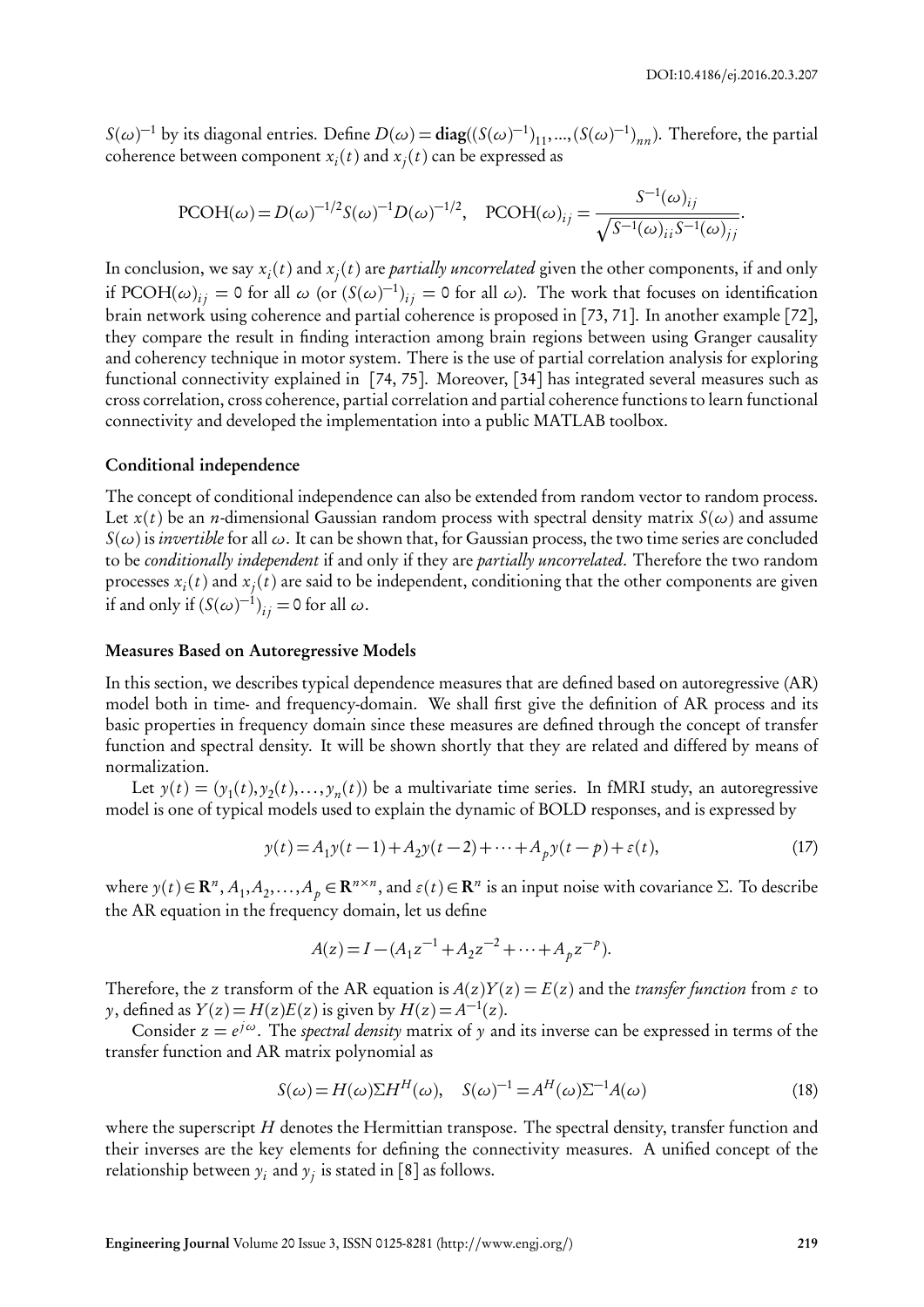- *Direct causality*. We say  $y_j \to y_i$  if the prediction of  $y_i$  using the information of the past  $y_j$  yields a lower error than the prediction of  $y_i$  based on not using  $y_j.$  This is the concept based on Granger causality.
- *Causality*. We say  $y_j \Rightarrow y_i$  if a series of direct causality exists:  $y_j \rightarrow y_m \cdots \rightarrow y_i$  for some *m*. This is classified as an indirect relationship since the cause and effect are transferred through other variables and sometimes referred to as *total causality*.
- *Direct coupling.* We say  $y_i \leftrightarrow y_j$  if  $y_i \rightarrow y_j$  or  $y_j \rightarrow y_i$ .
- *Coupling.* We say  $y_i$  ⇔  $y_j$  if  $y_i$  ⇒  $y_j$  *or*  $y_j$  ⇒  $y_i$ .

In what follows, we describe each of the dependence measures and its interpretation in terms of the above concept of connectivity which can be directional or non-directional. These measures can be represented as a matrix of size  $n \times n$  where its  $(i, j)$  entry indicates the connectivity between the variables *i* and *j*. To do so, we use the notation  $diag(A)$  to represent a diagonal matrix whose diagonals are  $(A_{11},...,A_{nn})$ when *A* is a square matrix.

• Directed coherence (DC) was first defined in [76] as a normalization of the transfer function matrix and a renormalization form is described in [8] with a restrict assumption that *Σ* is diagonal. If we define  $D = diag(S(\omega)) = diag(S(\omega)_{11},...,S(\omega)_{nn})$ , then the directed coherence from variable *j* to *i* is defined as

DC = 
$$
D^{-1/2}H(\omega) \text{diag}(\Sigma^{1/2}), \quad DC_{ij} = \frac{\Sigma_{jj}^{1/2}H(\omega)_{ij}}{\sqrt{\sum_{k=1}^{n}\Sigma_{kk}|H(\omega)_{ik}|^2}}.
$$
 (19)

The normalization in DC obeys  $\sum_{j=1}^{n} |DC_{ij}|^2 = 1$  (unit sum over all columns), meaning that it is normalized with respect to all the sender variables.

*•* Directed transfer function (DTF). In [77], DTF is described as another normalization of the transfer function. Define  $D = diag(H(\omega)H^H(\omega))$ .

$$
DTF = D^{-1/2}H(\omega), \quad DTF_{ij} = \frac{H(\omega)_{ij}}{\sqrt{\sum_{j=1}^{n} |H(\omega)_{ij}|^{2}}}.
$$
\n(20)

The  $(i, j)$  entry in both DC and DTF is explained as the  $(i, j)$  entry of  $H(\omega)$  (up to different scaling). In [78, §2.3], it was shown that  $H(z) = (I - (\sum_{k=1}^{p} A_k z^{-k}))^{-1}$  which can be written as a geometric series expansion. The result shows that  $H(\omega)_{ij}$  is the cascade product of entries in polynomials of  $A_k$  indicating direct or indirect transfer path from  $y_j$  to  $y_i$ . Hence, DTF and DC can be interpreted as the existence of *causality* between the two components. The normalization in the two measures is the collection of all influences on the component  $y_i$  (summation over all columns of *H*) where the normalization in DC also takes into account the instantaneous effect from the input noise covariance.

*•* Partial directed coherence (PDC) was first proposed by [76] as a normalization of *A*(*z*) with the assumption that *Σ* is diagonal. The form has been renormalized in many ways: to include noise covariance in the normalization [79], or to provide meaningful connection strength [80]. The following description is proposed in [79] and described in [8]. Define  $D = \text{diag}(A^H(\omega) \Sigma^{-1} A(\omega))$ and a variant of partial directed coherence is defined as

$$
\text{PDC} = \text{diag}(\Sigma^{-1/2})A(\omega)D^{-1/2}, \quad \text{PDC}_{ij} = \frac{(1/\Sigma_{ii}^{1/2})A(\omega)_{ij}}{\sqrt{\sum_{k=1}^{n}(1/\Sigma_{kk})|A_{kj}|^2}}.
$$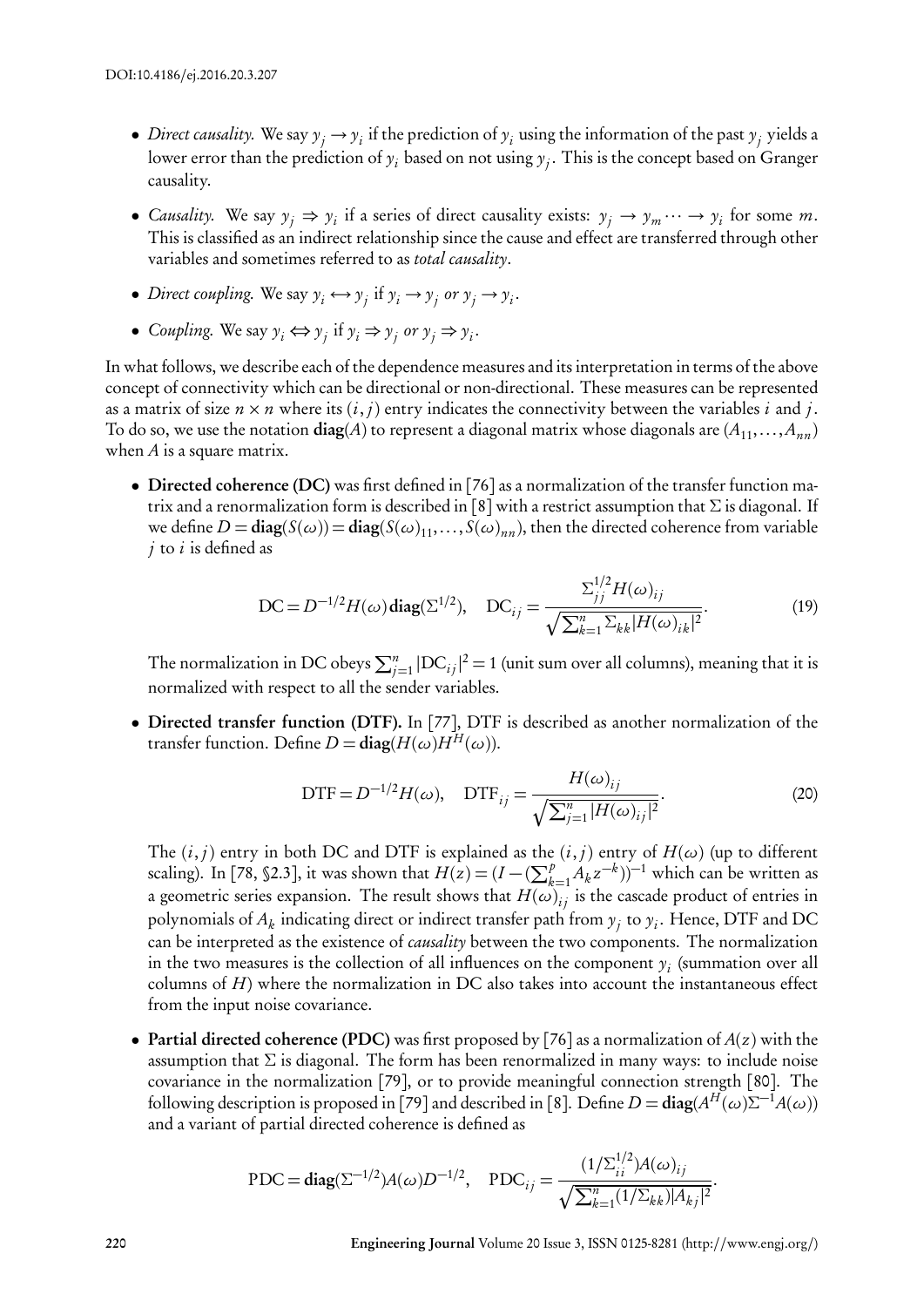Up to the normalization,  ${\rm PDC}_{ij}$  is proportional to  $A(\omega)_{ij}$  and therefore gives a measure of *direct causality* from *y<sup>j</sup>* to *y<sup>i</sup>* at frequency *ω*. The characterization of the partial coherence for AR process is the normalization of  $S(\omega)^{-1}$  given in (18). Hence, PDC can be regarded as a factor of PCOH for AR process.

• Bivariate (pairwise) Granger causality. The analysis of this measure is based on considering two *univariate* time series,  $x(t)$  and  $y(t)$ , explained by the scalar AR models (17) and examining a causal influence from  $\gamma$  to  $x$ . To simplify the notation, we can write (17) as

$$
y(t) = \begin{bmatrix} A_1 & \cdots & A_p \end{bmatrix} \begin{bmatrix} y(t-1) \\ \vdots \\ y(t-p) \end{bmatrix} + \varepsilon(t)
$$

which is further denoted as  $y(t) = Ay^{(p)}(t-1) + \varepsilon(t)$  where  $A = \begin{bmatrix} A_1 & A_2 & \cdots & A_p \end{bmatrix}$  and  $y^{(p)}(t-1)$ 1) = (*y*(*t −*1),..., *y*(*t − p*)) is the direct sum of time series *y* with *p−*1 lags. The bivariate Granger causality [81, 82] consider the two models:

$$
\mathcal{M}_1 : x(t) = Ax^{(p)}(t-1) + \varepsilon(t),
$$
  

$$
\mathcal{M}_2 : x(t) = \tilde{A}x^{(p)}(t-1) + \tilde{B}y^{(r)}(t-1) + \tilde{\varepsilon}(t),
$$

where the first model does not include the effect of time series  $\gamma$  in the equation, while the second model does. It is clear that once we compute the regression estimates of model parameters, if  $\gamma$ has an influence on *x*, it should help predict *x* and the variance of the residual error on the second model should be decreased. It is stated in [81, 82] that the bivariate Granger causality from *y* to *x* is quantified by the log-likelihood ratio

$$
F_{y \to x} = \log \frac{\text{var}(\varepsilon)}{\text{var} \,\tilde{\varepsilon}}.
$$
 (21)

Its value is always greater than zero since  $var(\varepsilon) \geq var \tilde{\varepsilon}$ . If  $\gamma$  has indeed no causal influence on *x*, then the variances of the errors from the models should be equal and  $F_{\gamma \to x} = 0$ .

• Conditional Granger causality. A limitation on the use of bivariate Granger causality is that if the process in question contains more than two variables, then a conclusion of having an influence from one to another variable could come from the other mediate variables [81, 82]. Therefore, in the estimation formulation, we should regress out the effect from other variables, here denoted by *z*(*t*). This means we consider the two regression models:

$$
\mathcal{M}_1 : x(t) = Ax^{(p)}(t-1) + Bz^{(q)}(t-1) + \varepsilon(t),
$$
  

$$
\mathcal{M}_2 : x(t) = \tilde{A}x^{(p)}(t-1) + \tilde{B}z^{(q)}(t-1) + \tilde{C}y^{(r)}(t-1) + \tilde{\varepsilon}(t)
$$

where both models include the effect from the mediate variables; the only difference from the two models is that the second one includes the effect of time series *y*. The conditional Granger causality from *y* to *x* (*conditional* on *z*) is defined to be the quantity

$$
F_{y \to x|z} = \log \frac{\text{var}(\varepsilon)}{\text{var} \,\tilde{\varepsilon}}.\tag{22}
$$

We see that  $F_{\nu \to x|z} = 0$  if adding y to the equation of x does not improve the error variance, meaning *y* does not affect *x* conditional to *z*. This definition can be extended into the *multivariate* case (where *x* and *y* can be vectors representing a group of variables) in [83], so the variances of the residual error become covariance matrices and the measure can be represented as

$$
F_{y \to x|z} = \log \frac{\det \mathbf{cov}(\varepsilon)}{\det \mathbf{cov} \, \tilde{\varepsilon}}.
$$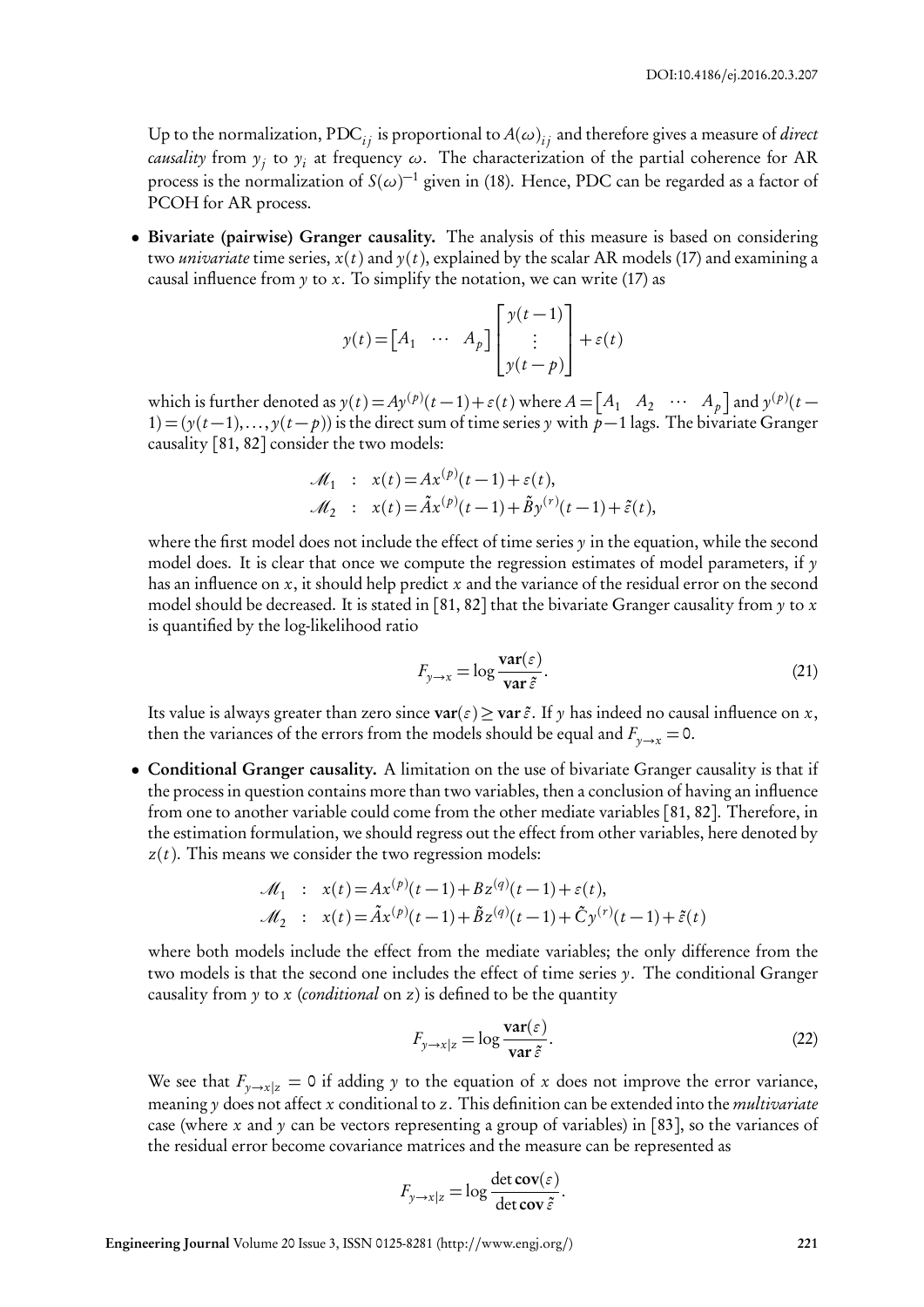- Partial Granger causality. One concerns about using the bivariate and conditional Granger causality is that the association of variables in the system caused by *exogenous* inputs and *unmeasured latent* variables is not taken into account[84], which becomes an issue for event-related fMRI experiments since brains are stimulated under some external inputs. The two models for a comparison are similar to those used for testing conditional Granger causality except that both models also include the exogenous inputs and latent variables. The difference between the two models is that the first model does not include the dynamic of *y* in the equation for *x* and *z*, while the second model does. The ratio of the *conditional covariance* of the errors corresponding to the variable  $x$  from the two models (which are in the form of Schur complement on the  $(1, 1)$  block) is then defined as the partial Granger causality. Due to the use of lengthy notations, we refer the reader to the rigorous definition from the original paper [84].
- *•* Characterization of Granger causality. Consider the multivariate AR model in (17). The concept of Granger causality states that a time series  $y_i(t)$  is Granger-caused by a time series  $y_j(t)$  if  $y_i(t)$  depends on  $y_j(t)$  in such a way that  $y_j(t)$  helps to predict a time series  $y_i(t)$  better than using only the information of a time series  $y_i(t)$  in the past. The definition of Granger causality can then be translated into a constraint on model parameters which can be included in the parameter estimation problem. It is shown in [49,  $\S 2$ ] that the time series  $y_i$  is NOT Granger-caused by the time series  $y_j$  if and only if

$$
(A_k)_{ij} = 0, \quad \text{for } k = 1, \dots, p \tag{23}
$$

Moreover, we say there is no *instantaneous Granger causality* between  $y_j$  and  $y_i$  if and only if

$$
\Sigma_{ij} = 0 \tag{24}
$$

where *Σ* is the noise covariance in the AR process (17). The two characterizations can then be considered as the constraints in the estimation procedure. The connectivity between brain regions *i* and *j* can be observed from AR coefficients tested by statistical tests or nonzero pattern of estimated AR coefficient in the model. A short conceptual survey on Granger causality in neuroscience including fMRI studies can be found in [85] and the work that consider Granger causality includes [50, 86, 51, 57, 62, 52, 68, 87, 88].

• Isolated effective coherence (iCoh). This measure is a combination between the partial coherence estimated on AR model and Granger causality [89].

$$
iCoh(\omega)_{ij} = \frac{(\Sigma^{-1})_{ii}|A(\omega)_{ij}|^2}{(\Sigma^{-1})_{ii}|A(\omega)_{ij}|^2 + (\Sigma^{-1})_{jj}|A(\omega)_{jj}|^2}.
$$

It is derived and simplified from the partial coherence, which is the  $(i, j)$  entry of the inverse spectrum subject to zero constraints on  $A(\omega)$  and  $\Sigma$  as the condition of no causal associations from other variables. It is interpreted as the effective coherence from *j*th variable to *i*th variable provided that all other associations (in Granger sense) are set to zero.

The aforementioned concepts of relationship among the variables are related to each other. Granger causality (direct causality) can be concluded from the estimated AR coefficients and PDC is therefore the normalized frequency-domain dual of Granger causality. For DC and DTF, they can be vaguely interpreted as the inverse of  $A(\omega)$  and provide the causality from variable *j* to *i*. If  $n = 2$  (two variables), DC, DTF and Granger causality tests always agree, while these results may not agree for  $n \geq 2$  [76]. In [78], it was concluded by several counterexamples that DTF and Granger causality do not necessarily imply to each other. DTF measures the total causal influence from one variable to another, while Granger causality only describes the direct causality.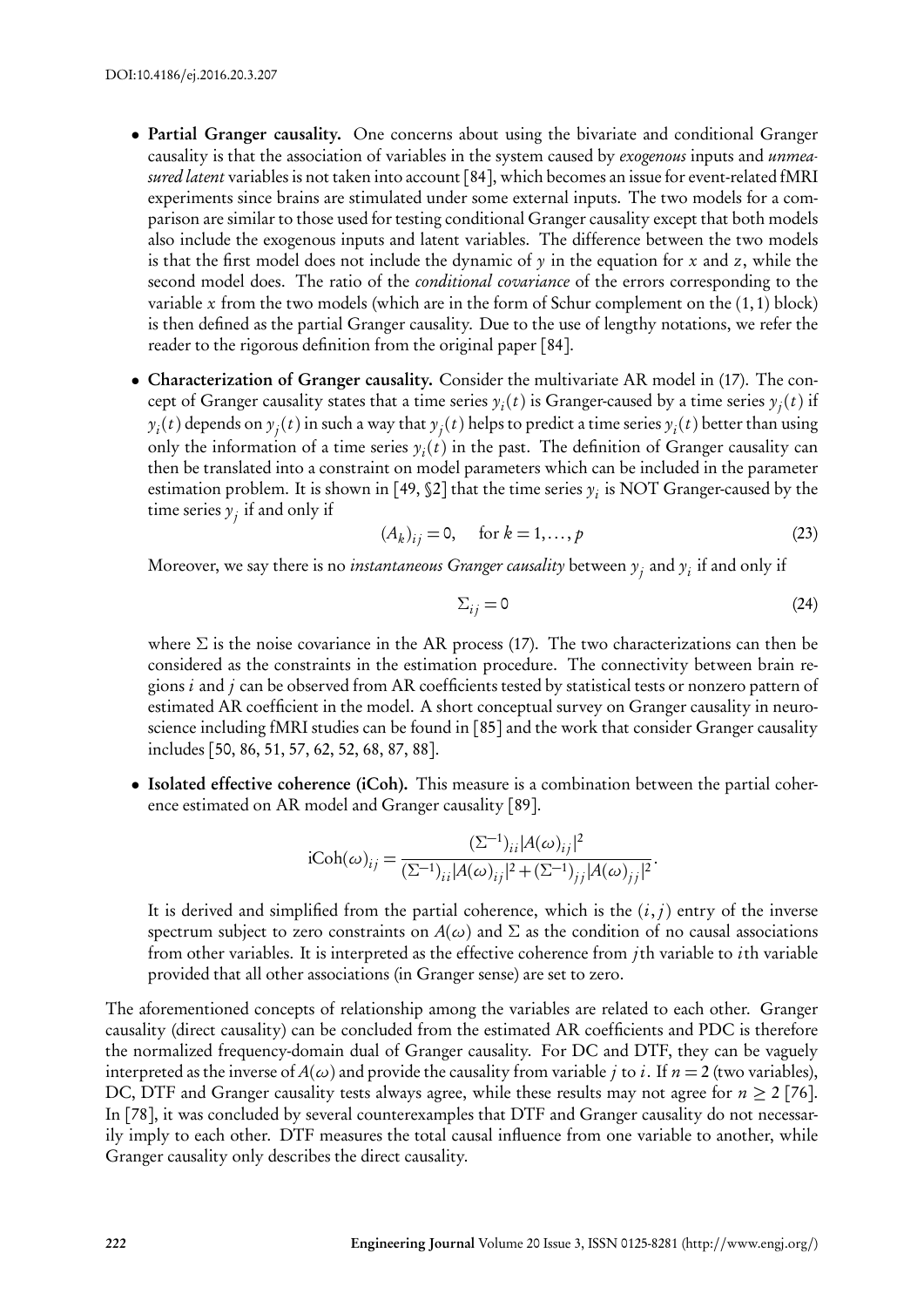#### Zero pattern from coupling matrices in DCM

We recall the dynamic causal model:

$$
\dot{z} = (A + \sum_{j=1}^{m} u_j B_j) z + C u,
$$

where  $z(\cdot) \in \mathbb{R}^n$ ,  $u(\cdot) \in \mathbb{R}^m$ ,  $A \in \mathbb{R}^{n \times n}$ ,  $B_j \in \mathbb{R}^{n \times n}$  for  $j = 1, ..., m$  and  $C \in \mathbb{R}^{n \times m}$ . The parameters n and *m* denote the number of brain regions and number of experimental inputs respectively. The signal  $z_i$  represents the neuronal activity at region *i* for  $i = 1, ..., n$ . The connectivity between brain regions is defined by the nonzero entries of coupling matrices  $A$  and  $B_j$  in the model. In particular, the intrinsic coupling from experimental perturbation can be observed from the zero pattern in *A* since *A* represents the rate of change in *z*, *direct effect of connections*, and the change in coupling induced by the exogenous input *u* can be observed from a zero pattern in *B*. The work that describes the causal relationship defined by this measure includes [68, 40].

#### 5. Inference Method

From sections 3 and 4, we have discussed about model descriptions of various types and dependence measures for causal inference. In this section, we summarize about how to learn a causal structure underlying in the data. This step is done in the model estimation procedure and typically can be divided by the two approaches as follows.

#### 5.1. Statistical Test

This approach can also be divided into the nonparametric and parametric approaches. Nonparametric approach aims to identify a relationship among variables from sample data and ignores to seek out a model. To determine a relationship among variables, a dependence measure *e.g.*, covariance, correlation, Pearson's correlation, etc., can be directly calculated from sample data. These measures statistically obey some distribution and therefore we can perform statistical tests to examine if they are close to zero up to a significant level. Nonparametric approach is widely used to explore the functional connectivity (FC) rather than the effective connectivity (EC) since FC requires only the statistical relationship (connection strength) among those variables. For example, [30] used the correlation matrix computed from time-averaged signal for each voxel as a dependence measure. Coherence and partial coherence functions were analyzed in [72]. MATLAB toolbox for functional connectivity can be found in [34] where partial/cross correlation and partial/cross coherence functions are used as dependence measures. Moreover, MATLAB toolbox for leaning brain connectivity in Granger sense is proposed by [54, 90]. Another interesting nonparametric approach is proposed in [82] where the spectral density matrix, representing the brain connectivity, is computed from matrix factorization without requiring estimating AR coefficients directly. Although both confirmatory SEM [47, 66] and exploratory SEM [48] are considered to be the parametric approach but, once the path coefficients are obtained, a *t*-test may be performed on them to check the significance of each path strength.

Another direction is a parametric approach. This concerns about fitting a model to given data and inferring a causal relationship from the model parameters directly or calculating dependence measure from the estimated model parameters. In DCM technique [40], the connectivity matrices *A*,*B<sup>j</sup>* ,*C* were estimated by using Bayesian techniques with a prior distribution assumed on the coupling parameters. The causal structure among brain regions can be observed from the estimated parameter *A*,*B<sup>j</sup>* ,*C* in the model. Another DCM example [68] explored the functional connectivity and showed how to use the cross spectra and cross covariance function computed by DCM model parameters as a dependence measure. Granger causality being tested from the null hypothesis on the autoregressive coefficients estimated from the ordinary least-squares method can be found in [53, 61]. The exploratory SEM may also be considered to be this approach [48]. They estimated path coefficient matrices obtained from all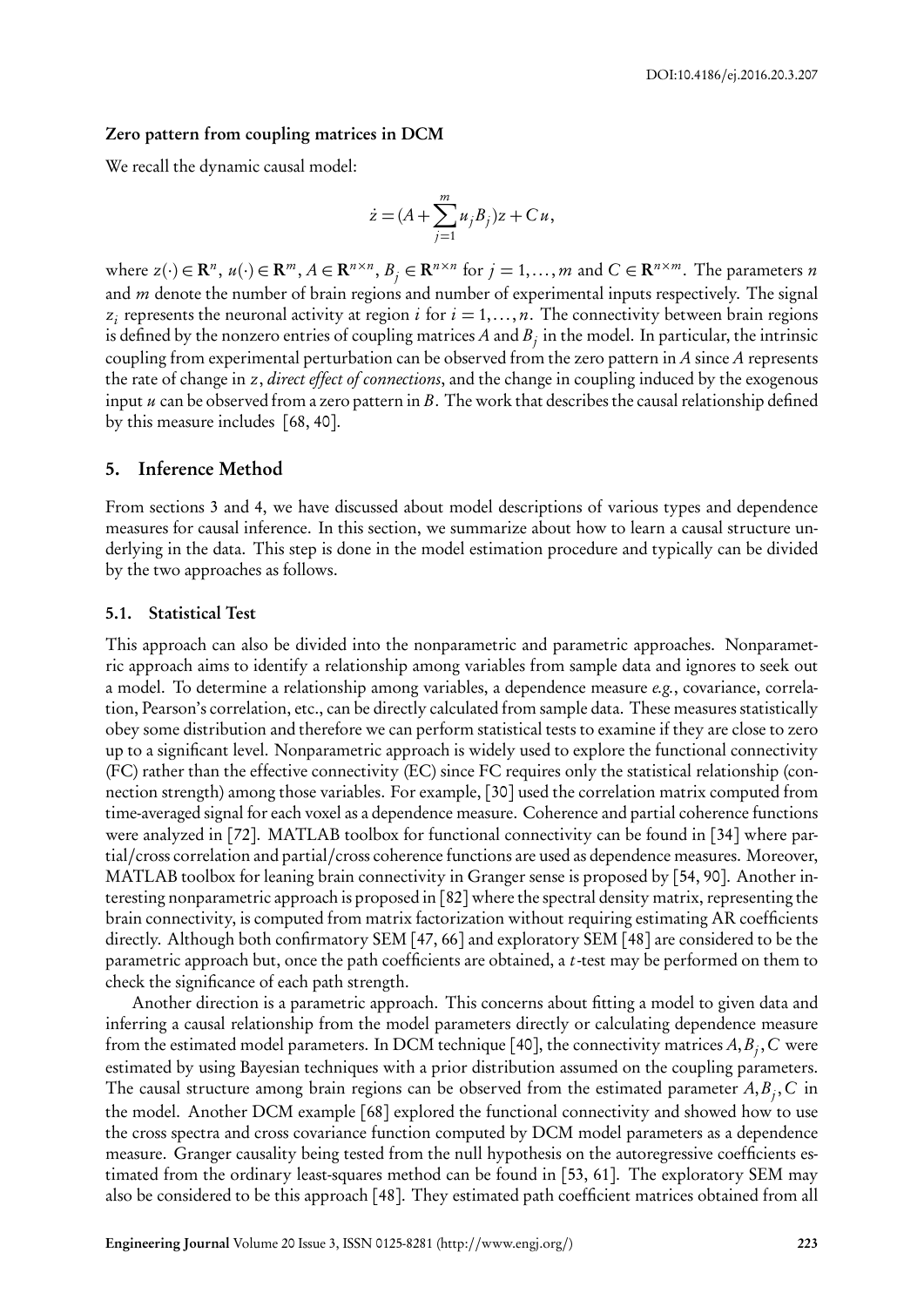possible candidate models where each of them was scored by a goodness of fit indicating the discrepancy between estimated and sample covariance matrices. A model selection criterion that penalizes the model complexity was further applied to select the model. Moreover, [48] also reported the statistical significance via the *t*-test on the estimated path coefficients. All the measures based on AR model (DC, DTF, PDC, iCoh and bivarate/conditional Granger causality) [77, 76, 81, 82, 89] can be examined by fitting AR model to a given time series first and the measure value is calculated based on the estimated  $A(\omega)$  or  $H(\omega)$  which can be obtained via spectral factorization. Some of these measures can be tested in frequency domain [91] where full and reduced AR models according to a hypothetical causality structure are estimated. Time series from the reduced AR models are generated and the measure values of DC/PDC are calculated from the Fourier transform of these time series.

However, once we have computed the measures or obtained the model parameters, both nonparametric and parametric approaches also require performing some statistical tests to infer about a causal structure. For example, Granger causality on VAR model can be tested on a null hypothesis that AR coefficients are zero in some entries, or conditional independence can be tested on a null hypothesis that the inverse covariance matrix is zero in some entries. We comment that performing a statistical test typically becomes inefficient when the number of voxels (*n*) grows as the number of tests is  $n^2 - n$ .

# 5.2. Causality-Constrained Parameter estimation

This approach also concerns about fitting a model that embeds the function describing the causal structure in the estimation process. The estimation problem becomes an optimization problem with constraints or an optimization problem with regularization. For example, [62] considered a least-squares estimation with zero constraints on autoregressive coefficients derived from the Granger condition in (6). If the Granger causal structure is unknown, [59, 62] proposed to add an *ℓ*<sup>1</sup> -type regularization into the estimation problem in order to promote sparsity in the model parameters and solve for numerical solution by a convex framework. [92] proposed to use a tensor representing tuple AR matrices and other variables in a sparse formulation for analyzing Granger causality from EEG and fMRI data. The pattern of brain network in this work can be directly observed from the zero pattern of estimated autoregressive coefficients. For confirmatory SEM in [47, 66], The model parameters (path coefficients) were estimated with the constraints of causal structure from a *priori* knowledge, *i.e.*, the zero pattern of *A* in (7) was given. In other words, the corresponding estimation problem is the minimization of distance function (10) subject to constraints in (9) and the zero constraints in *A*. The work that uses conditional independence as a measure for exploring the functional connectivity among regions by observing zero pattern of the inverse covariance matrix is found in [93, 23, 25, 35, 94]. They used Gaussian log-likelihood function with *ℓ*<sup>1</sup> -regularization as objective function to obtain a sparse inverse covariance matrix. As an extension of the problem of learning a brain network, investigating smooth and abrupt changes of brain network are discussed in [57]. A sticky weight regression model is formed and finding the model parameters in this study can be considered as an *ℓ*<sup>1</sup> -norm minimization with a combination of total-variation penalty term. The latter term was added to promote a change in the resulting brain network. The estimation problem can be formulated in a LASSO standard form and numerical solutions can be solved by an optimization toolbox. The pattern of brain network for each time point is concluded by a corresponding regression coefficient vector and the dynamic of brain network can be seen by a collection of all these regression coefficients.

## 6. Relations between Various Measures

In this section, we provide a brief explanation of how various dependence measures are related in Figure 3 and a selected list of literature that applied these measures by means of inference methods in Tables 1 and 2.

In Figure 3, we represent many pairs of measures that are time- and frequency-domain duals which are correlation function VS spectral density and partial correlation VS partial coherence, denoted through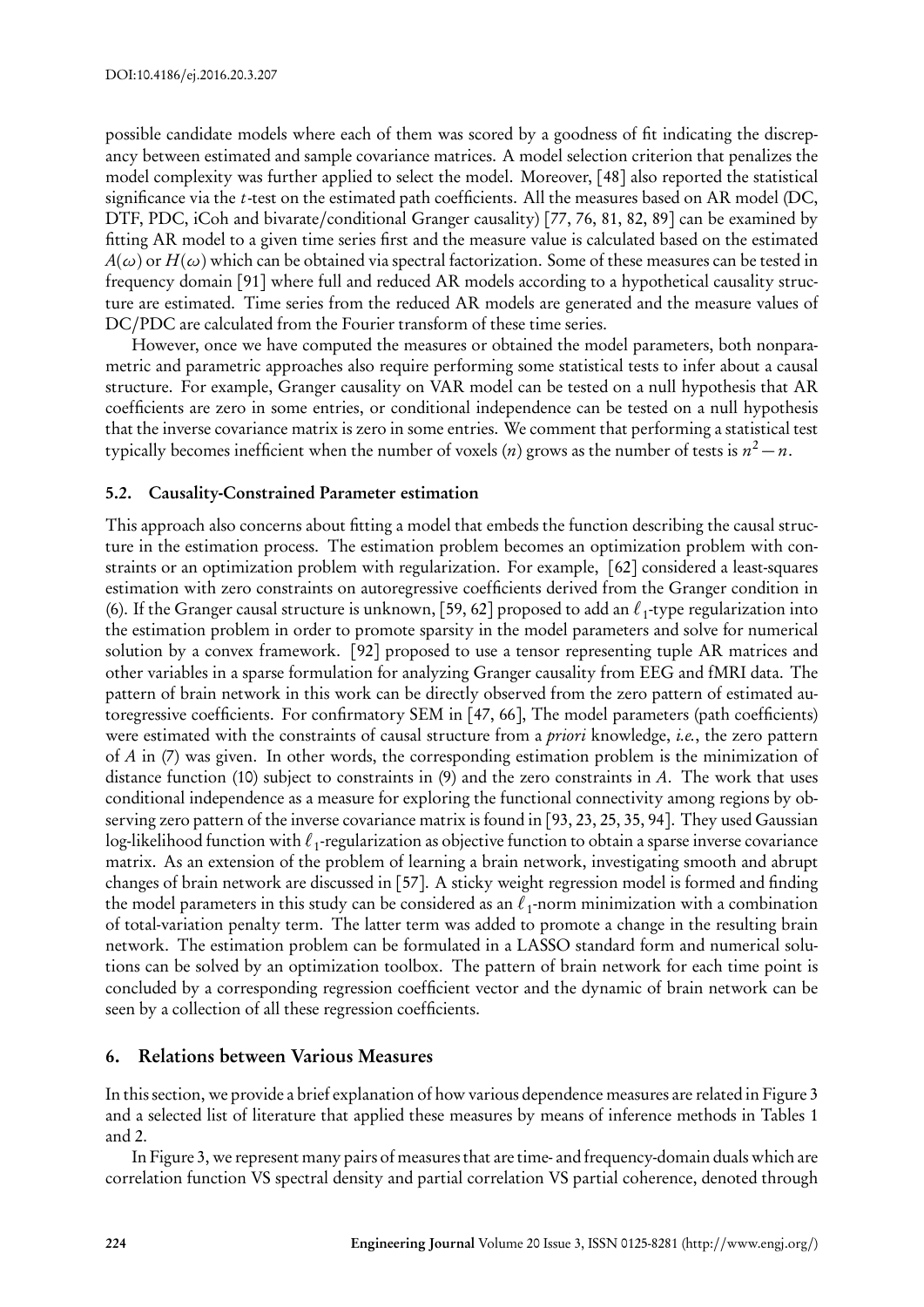operation *F* (Fourier transform) in the diagram. Most of the measures are defined by a normalization of well-known dependence quantities (denoted in the diagram by 'normalization'). For example, coherence and partial coherence are normalizations of spectral density and inverse spectral density, respectively; directed coherence is a normalized expression of the transfer function of AR model, or partial directed coherence is a normalization of AR matrix polynomial. Other dual pairs of measures are related by the process of 'partialization' which means to remove the effect from other mediate or external variables. These pairs include correlation VS partial correlation, coherence VS partial coherence, directed coherence VS partial directed coherence, and bivariate/conditional VS partial Granger causalities.

Table 1 and 2 provide examples of papers that applied each of the dependence measures for infering the connectivity (some paper may not experiment on the fMRI application) where we categorize the inference methods as explained in section 5.



Fig. 3. Relation of dependence measures for time series.

Table 1. Dependence measures and inference methods for random variables

| Measures                 | Inference Method                  | References       |
|--------------------------|-----------------------------------|------------------|
| correlation              | statistical test                  | [30, 37, 24]     |
| conditional independence | statistical test                  | [95]             |
|                          | constrained parametric estimation | [23, 25, 35]     |
| path matrix of SEM       | statistical test                  | [48, 47, 20, 66] |
|                          | constrained parametric estimation | [48, 47, 20, 66] |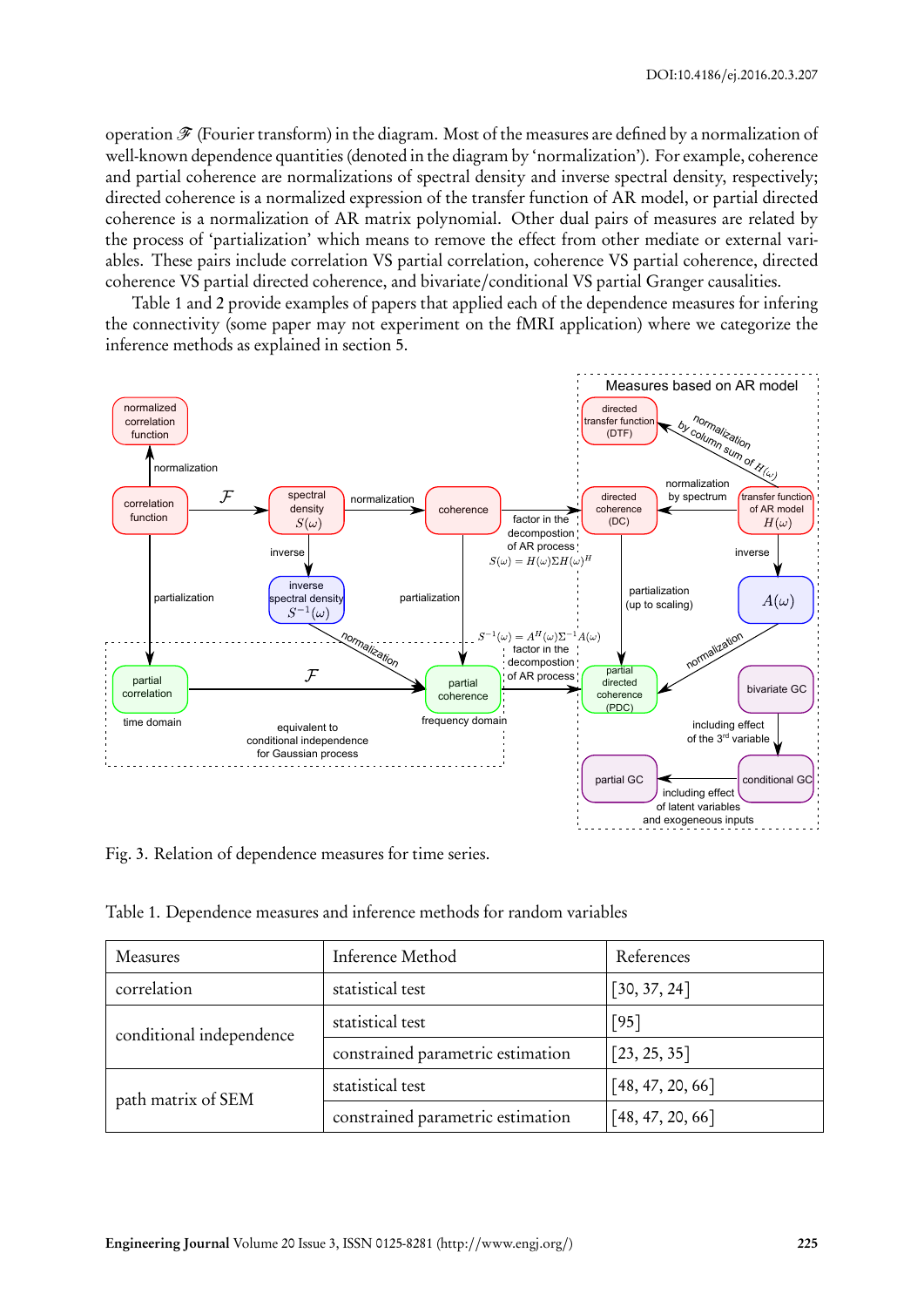| Measures                               | Inference Method                  | References                                |  |
|----------------------------------------|-----------------------------------|-------------------------------------------|--|
| correlation                            | statistical test                  | $\lceil 34 \rceil$                        |  |
| partial correlation                    | statistical test                  | [74, 75, 72, 74, 34]                      |  |
| coherence                              | statistical test                  | [91, 71, 72, 34]                          |  |
| partial coherence                      | statistical test                  | [74, 34]                                  |  |
|                                        | constrained parametric estimation | [96, 97, 98]                              |  |
| directed transfer function<br>(DTF)    | statistical test                  | $[77]$                                    |  |
| partial directed coherence<br>( PDC)   | statistical test                  | [76, 79, 80, 91]                          |  |
| directed coherence (DC)                | statistical test                  | [76, 8, 91]                               |  |
| isolated effective coherence<br>(iCoh) | statistical test                  | [89]                                      |  |
| bivariate Granger causality            | statistical test                  | [81, 51, 82, 90]                          |  |
| conditional Granger causal-<br>ity     | statistical test                  | [81, 82, 90]                              |  |
| partial Granger causality              | statistical test                  | $\lceil 84 \rceil$                        |  |
| Granger                                | statistical test                  | [50, 53, 54]                              |  |
|                                        | constrained parametric estimation | [61, 50, 99, 59, 100, 62, 101,<br>52, 92] |  |
| <b>DCM</b>                             | statistical test                  | [40, 68]                                  |  |

Table 2. Dependence measures and inference methods for time series

# 7. Conclusion

The problem of learning an association structure of human brain from fMRI data becomes one of major trends for finding a brain network model. Such association structure of interest can be focused into two types: i) the functional connectivity which gives statistical dependencies among brain regions and ii) the effective connectivity that describes how a group of neurons interacts to the others via a causal influence concluded from causal models. Our paper emphasizes on the detailed summary of dependence measures used to formally explain the existence of brain connection between any two brain regions (or any two groups of neurons). The functional connectivities are mostly done in a static sense and can be learned by estimating a covariance matrix of fMRI data and subsequently calculating the dependence measures of interest, which typically are correlation, partial correlation, or conditional independence. The technique that have been widely used for studying the effective connectivity includes dynamic causal modeling (DCM), structural equation modeling (SEM), Granger causal modeling (GCM) and many other measures based on autoregressive models. The justification on the selection of dependence measure is still an open issue that needs to be extensively discussed in the future.

It is nearly impossible to include all aspects of fMRI connectivity in this paper. Comments on a more explicit distinction between functional and effective connectivities, and network modeling methods are discussed in [11, 15] where a comparison on several network models such as correlation, partial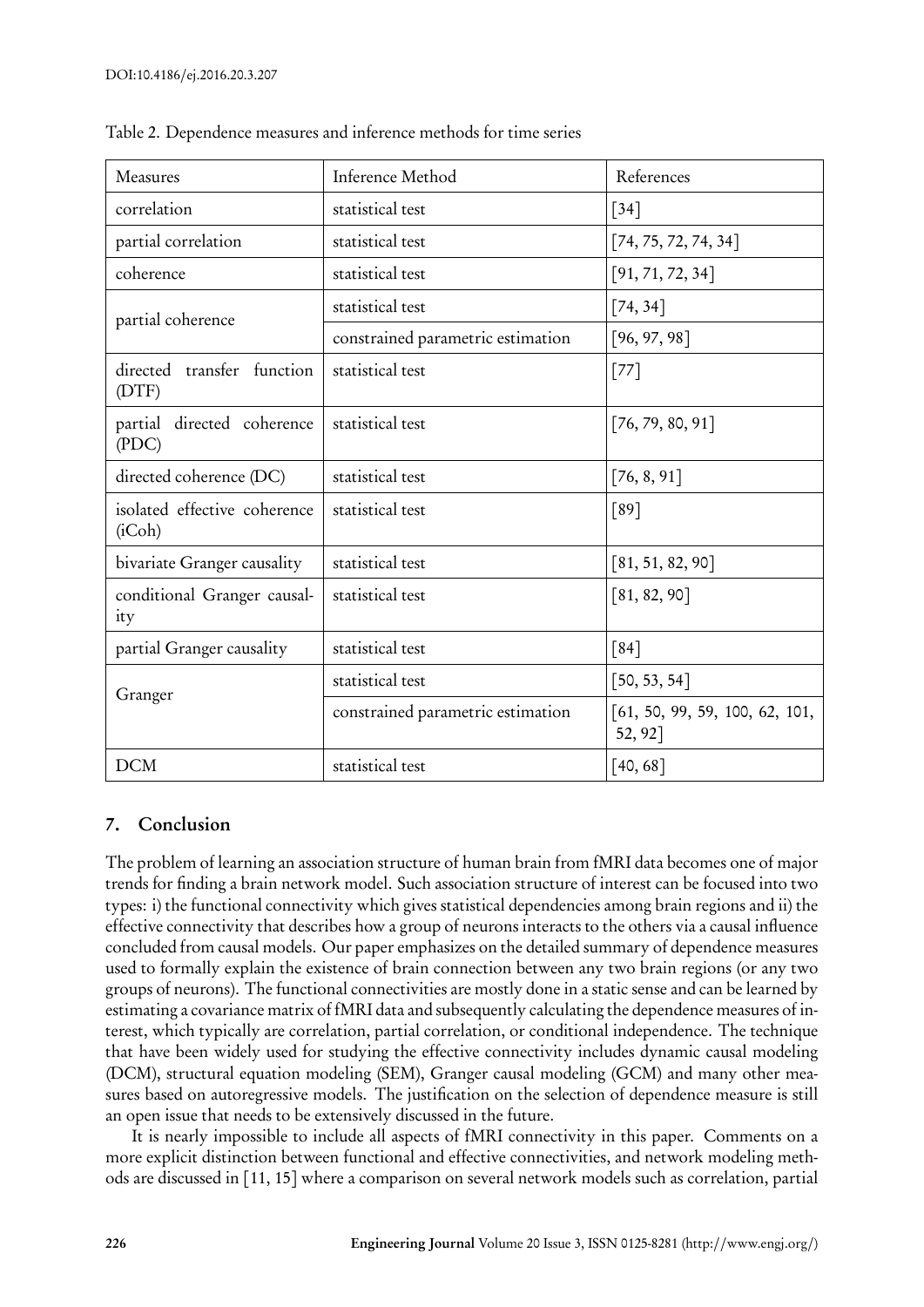correlation, conditional independence, mutual information, Granger causality, and coherence, is tested for validating different connectivities in [11]. For further recent studies on effective connectivity, one can find more variations of GCM, DCM, and SEM in [13]. A dynamical model capturing the effects of exogenous inputs from task-related fMRI experiments is a mix of SEM and AR model [102]. Dynamic connectivity [103] is another extension where the effective connectivity is allowed to be changed over time due to a change in experiments or stimuli conditions. Group connectivity also has become an essentially important aspect for learning effective connectivity from a homogeneous group of patients [104, 105, 100]. There are other important issues such as i) the effect of indirect measurement of hemodynamic response for neural dynamics in a model assumption, ii) number of all possible causal models (as a graph) that is exponentially high when including more voxels in the model, or iii) explanation for different causal structure across individuals. These are some of the six problems for causal inference worth to be further read from [14].

## Acknowledgement

The authors would like to thank Professor Pedro A. Valdés-Sosa and Esin Karahan at Joint China-Cuba Laboratory for Frontier Research in Translational Nuerotechnology, for pointing out many interesting references that make the list of measures for effective connectivity more complete. This work is financially supported by the New Researcher Grant, Ministry of Science, Thailand and by the Research Assistant scholarship, Chulalongkorn University.

# References

- [1] B. Biswal, M. Mennes, X. Zuo, S. Gohel, C. Kelly, S. Smith, C. Beckmann, J. Adelstein, R. Buckner, S. Colcombe *et al.*, "Toward discovery science of human brain function," *Proceedings of the National Academy of Sciences*, vol. 107, no. 10, pp. 4734–4739, 2010.
- [2] M. P. V. D. Heuvel and H. E. H. Pol, "Exploring the brain network: a review on resting-state fmri functional connectivity," *European Neuropsychopharmacology*, vol. 20, no. 8, pp. 519–534, 2010.
- [3] M. D. Greicius, K. Supekar, V. Menon, and R. F. Dougherty, "Resting-state functional connectivity reflects structural connectivity in the default mode network," *Cerebral Cortex*, vol. 19, no. 1, pp. 72–78, 2009.
- [4] A. Razi and K. Friston, "The connected brain: Causality, models, and intrinsic dynamics," *IEEE Signal Processing Magazine*, vol. 33, no. 3, pp. 14–35, 2016.
- [5] M. Lindquist, "The Statistical analysis of fMRI data," *Statistical Science*, vol. 23, no. 4, pp. 439–464, 2008.
- [6] K. E. Stephan and A. Roebroeck, "A Short history of causal modeling of fMRI data," *NeuroImage*, vol. 62, pp. 856–863, 2012.
- [7] E. Lang, A. Tomé, I. Keck, J. Górriz-Sáez, and C. Puntonet, "Brain connectivity analysis: a short survey," *Computational intelligence and neuroscience*, vol. 2012, p. 8, 2012.
- [8] L. Faes, S. Erla, and G. Nollo, "Measuring connectivity in linear multivariate processes: definitions, interpretation, and practical analysis," *Computational and mathematical methods in medicine*, vol. 2012, 2012.
- [9] E. Bullmore and O. Sporns, "Complex brain networks: graph theoretical analysis of structural and functional systems," *Nature Reviews Neuroscience*, vol. 10, no. 3, pp. 186–198, 2009.
- [10] M. Rubinov and O. Sporns, "Complex network measures of brain connectivity: uses and interpretations," *Neuroimage*, vol. 52, no. 3, pp. 1059–1069, 2010.
- [11] S. M. Smith, K. L. Miller, G. Salimi-Khorshidi, M. Webster, C. F. Beckmann, T. E. Nichols, J. D. Ramsey, and M. W. Woolrich, "Network modelling methods for FMRI," *Neuroimage*, vol. 54, no. 2, pp. 875–891, 2011.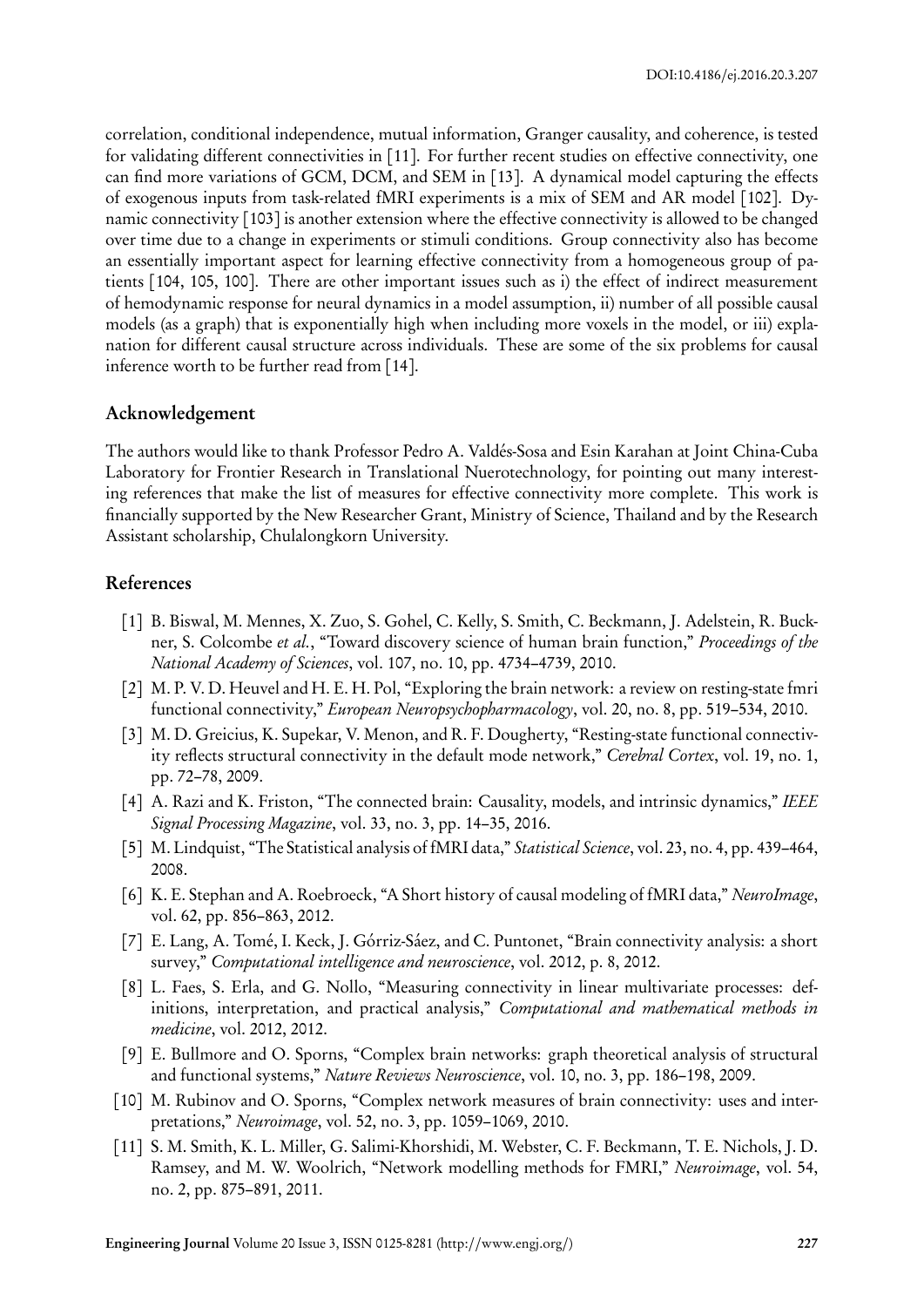- [12] A. Fornito, A. Zalesky, and M. Breakspear, "Graph analysis of the human connectome: promise, progress, and pitfalls," *Neuroimage*, vol. 80, pp. 426–444, 2013.
- [13] P. A. Valdés-Sosa, A. Roebroeck, J. Daunizeau, and K. Friston, "Effective connectivity: Influence, causality and biophysical modeling," *Neuroimage*, vol. 58, no. 2, pp. 339–361, 2011.
- [14] J. D. Ramsey, S. J. Hanson, C. Hanson, Y. O. Halchenko, R. A. Poldrack, and C. Glymour, "Six problems for causal inference from fmri," *Neuroimage*, vol. 49, no. 2, pp. 1545–1558, 2010.
- [15] S. M. Smith, "The future of fmri connectivity," *Neuroimage*, vol. 62, no. 2, pp. 1257–1266, 2012.
- [16] R. A. Poldrack, "The future of fmri in cognitive neuroscience," *Neuroimage*, vol. 62, no. 2, pp. 1216–1220, 2012.
- [17] Z. Zhou, M. Ding, Y. Chen, P. Wright, Z. Lu, and Y. Liu, "Detecting directional influence in fMRI connectivity analysis using PCA based Granger causality," *Brain Research*, vol. 1289, pp. 22–29, 2009.
- [18] S. Smith, A. Hyvärinen, G. Varoquaux, K. Miller, and C. Beckmann, "Group-PCA for very large fMRI datasets," *Neuroimage*, vol. 101, pp. 738–749, 2014.
- [19] K. Li, L. Guo, J. Nie, G. Li, and T. Liub, "Review of methods for functional brain connectivity detection using fMRI," *Biocybernetics Biomedical Engineering*, vol. 33, pp. 131–139, 2009.
- [20] Y. Ping-Hong, H. Zhu, M. Nicroletti, J. Hatch, P. Brambilla, and J. Soares, "Structural equation modeling and principal component analysis of gray matter volumes in major depressive and bipolar disorders: Differences in latent volumetric structure," *Psychiatry Research: Neuroimaging*, vol. 184, pp. 177–185, 2010.
- [21] F. Esposito, A. Aragri, I. Pesaresi, S. Cririllo, G. Tedeschi, E. Marciano, R. Goebel, and F. Salle, "Independent component model of the default-mode brain function: combining individual-level and population-level analyses in resting-state fMRI," *Magnetic Resonance Imaging*, vol. 26, pp. 905–913, 2008.
- [22] F. Esposito, E. Seifritz, E. Formisano, R. Morrone, T. Scarabino, G. Tedeschi, S. Cirillo, R. Goebel, and F. Salle, "Real-time independent component analysis of fMRI time-series," *Neuroimage*, vol. 20, pp. 2209–2224, 2003.
- [23] M. Rosa, L. Portugal, T. Hahn, A. Fallgatter, M. Garrido, J. Shawe-Taylor, and J. Mourao-Mirandai, "Sparse network-based models for patient classification using fMRI," *Neuroimage*, vol. 105, pp. 493–506, 2015.
- [24] X. Zhang, B. Hu, X. Ma, and L. Xu, "Resting-state whole-brain functional connectivity networks for MCI classification using *ℓ*<sup>2</sup> -regularized logistic regression," *IEEE Transactions on Nanobioscience*, vol. 14, no. 2, pp. 237–247, 2015.
- [25] G. Varoquaux, A. Gramfort, J. Poline, and B. Thirioni, "Markov models for fMRI correlation structure: Is brain functional connectivity small world, or decomposable into networks?" *Journal of physiology-Paris*, vol. 106, pp. 212–221, 2012.
- [26] S. Simpson and P. Laurienti, "A Two-part mixed-effects modeling framework for analyzing wholebrain network data," *Neuroimage*, vol. 113, pp. 310–319, 2015.
- [27] A. Pouyan and H. Shahamat, "A Texture-based method for classification of schizophrenia using fMRI data," *Biocybernetics Biomedical Engineering*, vol. 35, pp. 45–53, 2015.
- [28] K. Jann, D. Gee, E. Kilroy, S. Schwab, R. Smith, T. Cannon, and D. Wang, "Functional connectivity in BOLD and CBF data: similarity and reliability of resting brain networks," *Neuroimage*, vol. 106, pp. 111–122, 2015.
- [29] S. Ma, N. Correa, L. Xi-Lin, T. Eichele, V. Calhoun, and T. Adali, "Automatic identification of functional clusters in fMRI data using spatial dependence," *IEEE Transactions on Medical Engineering*, vol. 58, no. 12, pp. 3406–3417, 2011.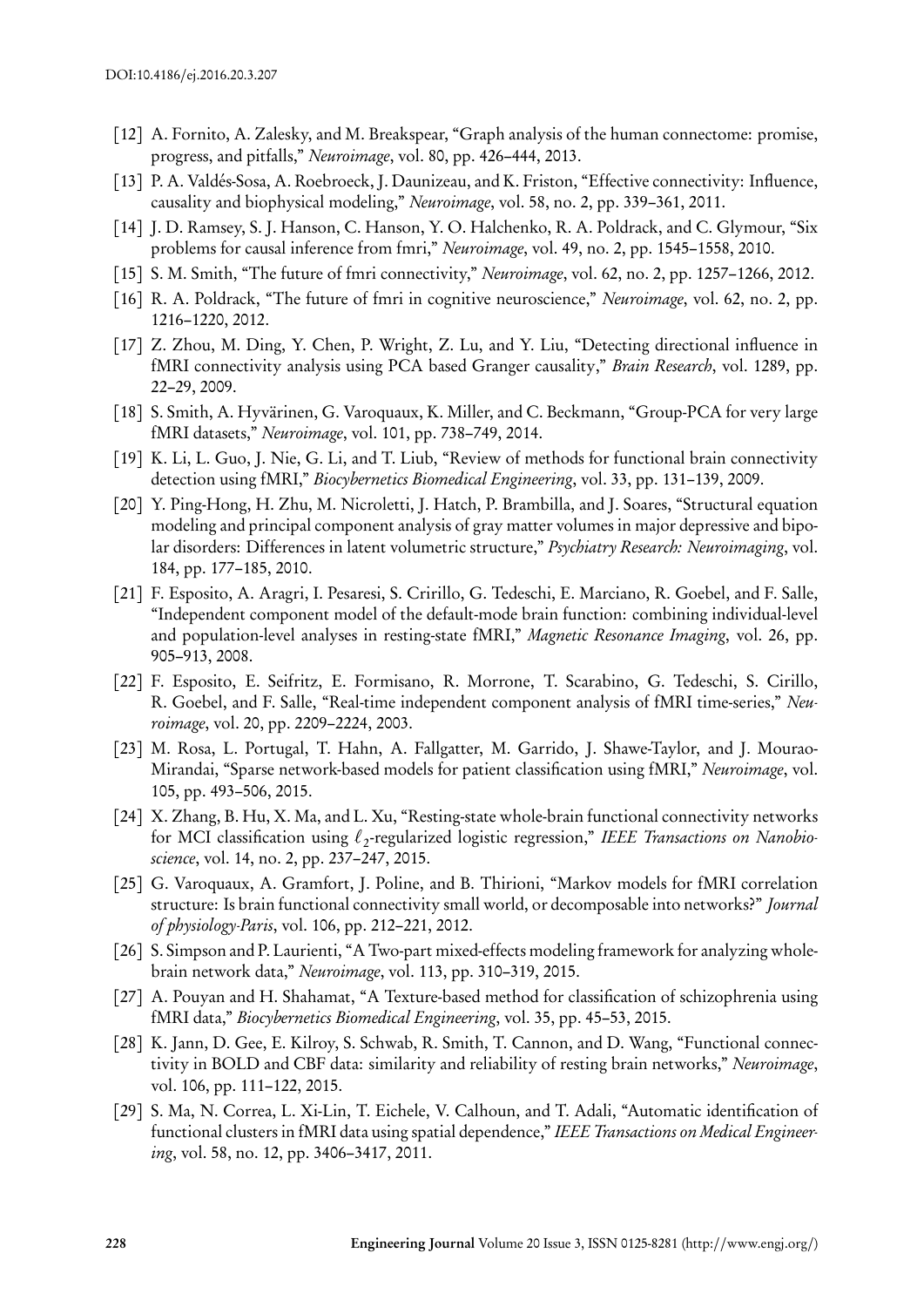- [30] H. Eavani, T. Satterthwaite, R. Filipovych, R. Gur, R. Gur, and C. Davatzikos, "Identifying sparse connectivity patterns in the brain using resting-state fMRI," *Neuroimage*, vol. 105, pp. 286–299, 2015.
- [31] J. Lv, X. Jiang, X. Li, D. Zhu, H. Chen, T. Zhang, S. Zhang, X. Hu, J. Han, H. Huang, J. Zhang, L. Guo, and T. Liu, "Sparse representation of whole-brain fMRI signals for identification of functional networks," *Medical Image Analysis*, vol. 20, pp. 112–134, 2015.
- [32] Z. Ma, Z. Wang, and M. McKeown, "Probabilistic boolean network analysis of brain connectivity in Parkinson's disease," *IEEE Journal of Selected Topics in Signal Processing*, vol. 2, no. 6, pp. 975– 985, 2008.
- [33] W. Liu, S. Awate, J. Anderson, and P. Fletcher, "A Functional network estimation method of resting-state fMRI using a hierarchical Markov random field," *Neuroimage*, vol. 100, pp. 520–534, 2014.
- [34] D. Zhou, W. Thompson, and G. Siegle, "MATLAB toolbox for functional connectivity," *Neuroimage*, vol. 47, no. 4, pp. 1590–1607, 2009.
- [35] I. Cribben, R. Haraldsdottir, L. Atlas, T. Wager, and M. Lindquist, "Dynamic connectivity regression: determining state-related changes in brain connectivity," *Neuroimage*, vol. 61, pp. 907–920, 2012.
- [36] N. Leonardi, J. Richiardi, M. Gschwind, S. Simioni, A. Jean-Marie, M. Schluep, P. Vuilleumier, and D. V. D. Ville, "Principal components of functional connectivity: a new approach to study dynamic brain connectivity during rest," *Neuroimage*, vol. 83, pp. 937–950, 2013.
- [37] Q. Yu, E. Erhardt, J. Sui, Y. Du, H. He, D. Hjelm, M. Cetin, S. Rachakonda, R. Miller, G. Pearlson, and V. D. Calhoun, "Assessing dynamics brain graphs of time-varying connectivity in fMRI data: Application to healthy controls and patients with schizophrenia," *Neuroimage*, vol. 107, pp. 345–355, 2015.
- [38] E. Hansen, D. Battaglia, A. Spiegler, G. Deco, and V. K. Jirsa, "Functional connectivity dynamics: modeling the switching behavior of the resting state," *Neuroimage*, vol. 105, pp. 525–535, 2015.
- [39] K. Friston, "Functional and effective connectivity: a review," *Brain Connectivity*, vol. 1, no. 1, pp. 13–26, 2011.
- [40] K. Friston, L. Harrison, and W. Penny, "Dynamic causal modeling," *Neuroimage*, vol. 58, no. 2, pp. 1272–1302, 2003.
- [41] A. Roebroeck, E. Formisano, and R. Goebel, "The identification of interacting networks in the brain using fMRI: model selection, causality and deconvolution," *Neuroimage*, vol. 58, pp. 296– 302, 2011.
- [42] K. Friston, R. Moran, and A. Seth, "Analysing connectivity with Granger causality and dynamic causal modelling," *Current Opinion in Neurobiology*, vol. 23, pp. 172–178, 2013.
- [43] K. Friston, A. Bastos, a. Oswal, B. van Wijk, C. Richter, and V. Litvak, "Granger causality revisited," *Neuroimage*, vol. 101, pp. 796–808, 2014.
- [44] H. Onias, A. Viol, F. Palhano-Fontes, K. Andrade, M. Sturzbecher, G. Viswanathan, and D. de Araujol, "Brain complex network analysis by means of resting State fMRI and graph analysis: will it be helpful in clinical epilepsy?" *Epilepsy* & *Behavior*, vol. 38, pp. 71–80, 2014.
- [45] G. de Marco, P. Vrignaud, C. Destrieux, D. de Marco, S. Testelin, B. Devauchelle, and P. Berquin, "Principle of structural equation modeling for exploring functional interactivity within a putative network of interconnected brain," *Magnetic Resonance Imaging*, vol. 27, pp. 1–12, 2009.
- [46] G. de Marco, B. Devauchelle, and P. Berquin, "Brain functional modeling, what do we measure with fMRI data?" *Neuroscience Research*, vol. 64, pp. 12–19, 2009.
- [47] J. Kim and B. Horwitz, "How well does structural equation modeling reveal abnormal brain anatomical connections? An fMRI simulation study," *Neuroimage*, vol. 45, pp. 1190–1198, 2009.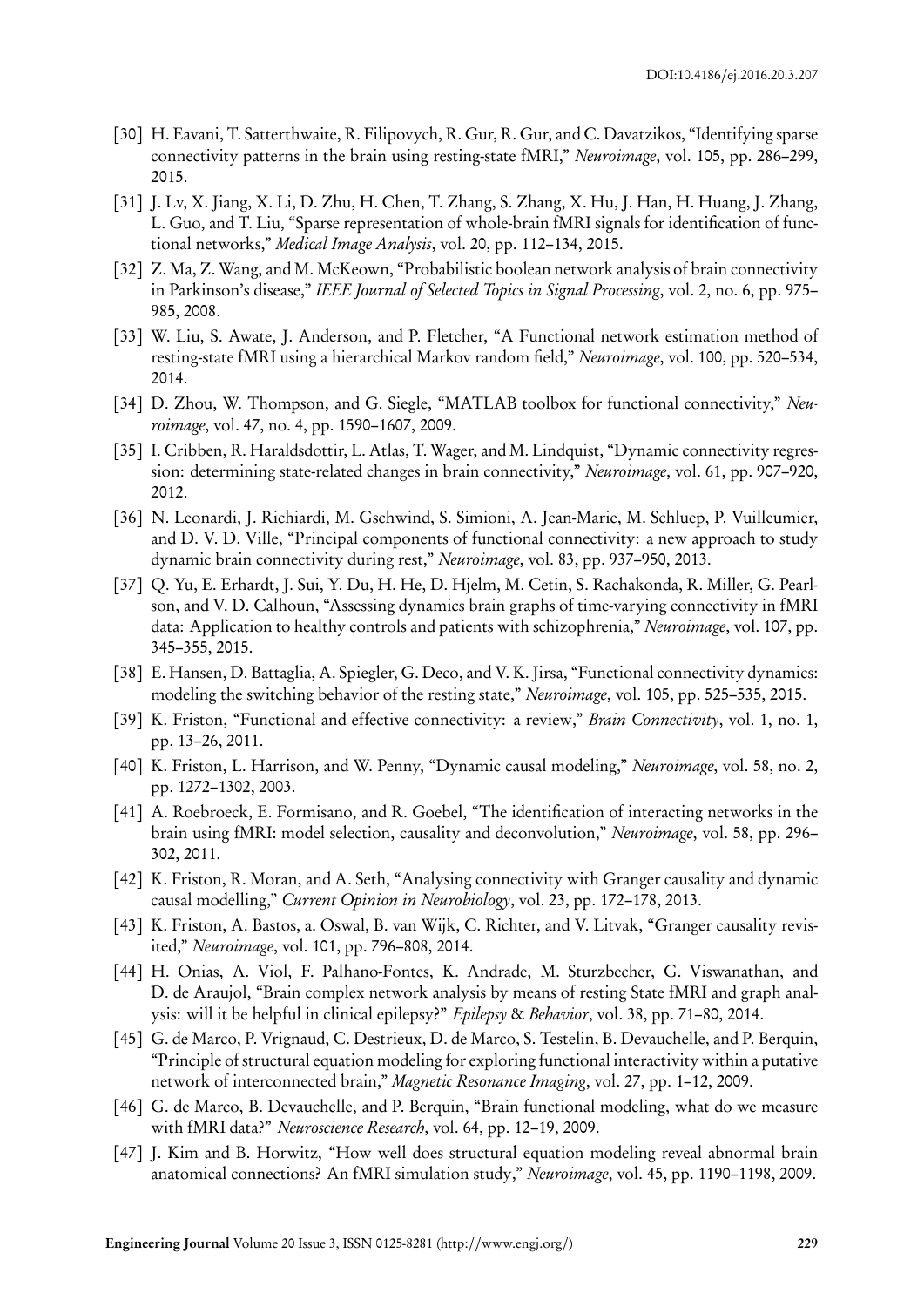- [48] J. Zhuang, S. LaConte, S. Peltier, K. Zhang, and X. Hu, "Connectivity exploration with structural equation modeling: an fMRI study of bimanual motor coordination," *Neuroimage*, vol. 25, pp. 462–470, 2005.
- [49] H. Lütkepohl, *New Introduction to Multiple Time Series Analysis*. Springer, 2005.
- [50] P. Valdés-Sosa, J. Bornot-Sánchez, M. Vega-Hernández, L. Melie-García, A. Lage-Castellanos, and E. Canales-Rodríguez, "Granger causality on spatial manifolds: Applications to neuroimaging," in *Handbook of Time Series Analysis: Recent Theoretical Developments and Applications*, B. Schelter, M. Winterhalder, and J. Timmer, Eds. Wiley, 2006.
- [51] W. Xiao-Tong, Z. Xiao-Jie, L. Yao, and X. Wu, "Applications of Granger causality model to connectivity network based on fMRI time series," *International Conference on Computing, Networking and Communications*, pp. 205–213, 2006.
- [52] T. Chee-Ming, S. Abd-Krim, S. Sh-Hussain, and A. Noor, "Estimating effective connectivity from fMRI data using factor-based subspace autoregressive models," *IEEE Signal Processing Letters*, vol. 22, no. 6, pp. 757–761, 2015.
- [53] A. Fujita, P. Severino, J. Sato, and S. Miyano, *Granger causality in system biology: modeling gene networks in time series microarray data using vector autoregressive model*. Berlin Heidelberg: Springer-Verlag, 2010, vol. 6268.
- [54] A. Seth, "A MATLAB toolbox for Granger causal connectivity analysis," *Journal of neuroscience methods*, vol. 186, no. 2, pp. 262–273, 2010.
- [55] T. Hastie, R. Tibshirani, and J. Friedman, *The Elements of Statistical Learning: Data Mining, Inference and Prediction*, 2nd ed. Springer, 2009.
- [56] A. Shojaie and G. Michailidis, "Discovering graphical Granger causality using the truncating lasso penalty," *Bioinformatics*, vol. 26, no. 18, pp. 517–523, 2011.
- [57] A. Liu, X. Chen, M. Mckeown, and Z. Wang, "A Sticky weighted regression model for timevarying resting-state brain connectivity estimation," *IEEE Transactions on Biomedical Engineering*, vol. 62, no. 2, pp. 501–510, 2015.
- [58] S. Haufe, G. Nolte, and N. Kräemer, "Sparse causal discovery in multivariate time series," in *Proceeding of JMLR Workshop and Conference*, vol. 6, 2008, pp. 97–106.
- [59] J. Songsiri, "Sparse autoregressive model estimation for learning Granger causality in time series," in *Proceedings of the 38th IEEE International Conference on Acoustics, Speech and Signal Processing (ICASSP)*, 2013, pp. 3198–3202.
- [60] J. C. Rajapaksel and P. A. Mundra, "Stability of building gene regulatory network with sparse autoregressive models," in *Proceedings of Asia Pacific Bioinformatics Network (APBioNet) International Conference*, 2011.
- [61] P. Valdés-Sosa, J. Sánchez-Bornot, A. Large-Castellanos, M. Vega-Hernández, J. Bosch-Bayard, L. Melie-Garcia, and E. Canales-Rodríguez, "Estimating brain functional connectivity with sparse multivariate autoregression," *Philosophical Transactions B*, vol. 360, no. 1457, pp. 969–981, 2005.
- [62] A. Pongrattarakul, P. Lerdkultanon, and J. Songsiri, "Sparse system identification for discovering brain connectivity from fMRI time series," in *Proceedings of SICE Annual Conference*, 2013, pp. 949–954.
- [63] R. Schumacker and R. Lomax, *A Beginner's guide to structural equation modeling*. New York: Routledge, 2010.
- [64] J. Kim, W. Zhu, L. Chang, P. Bentler, and T. Ernst, "Unified structural equation modeling approach for the analysis of multisubject, multivariate functional MRI data," *Human Brain Mapping*, vol. 28, no. 2, pp. 85–93, 2007.
- [65] K. Gates, P. Molenaar, F. Hillary, N. Ram, and M. Rovine, "Automatic search for fMRI connectivity mapping: an alternative to Granger causality testing using formal equivalences among SEM path modeling, VAR, and unified SEM," *Neuroimage*, vol. 50, no. 3, pp. 1118–1125, 2010.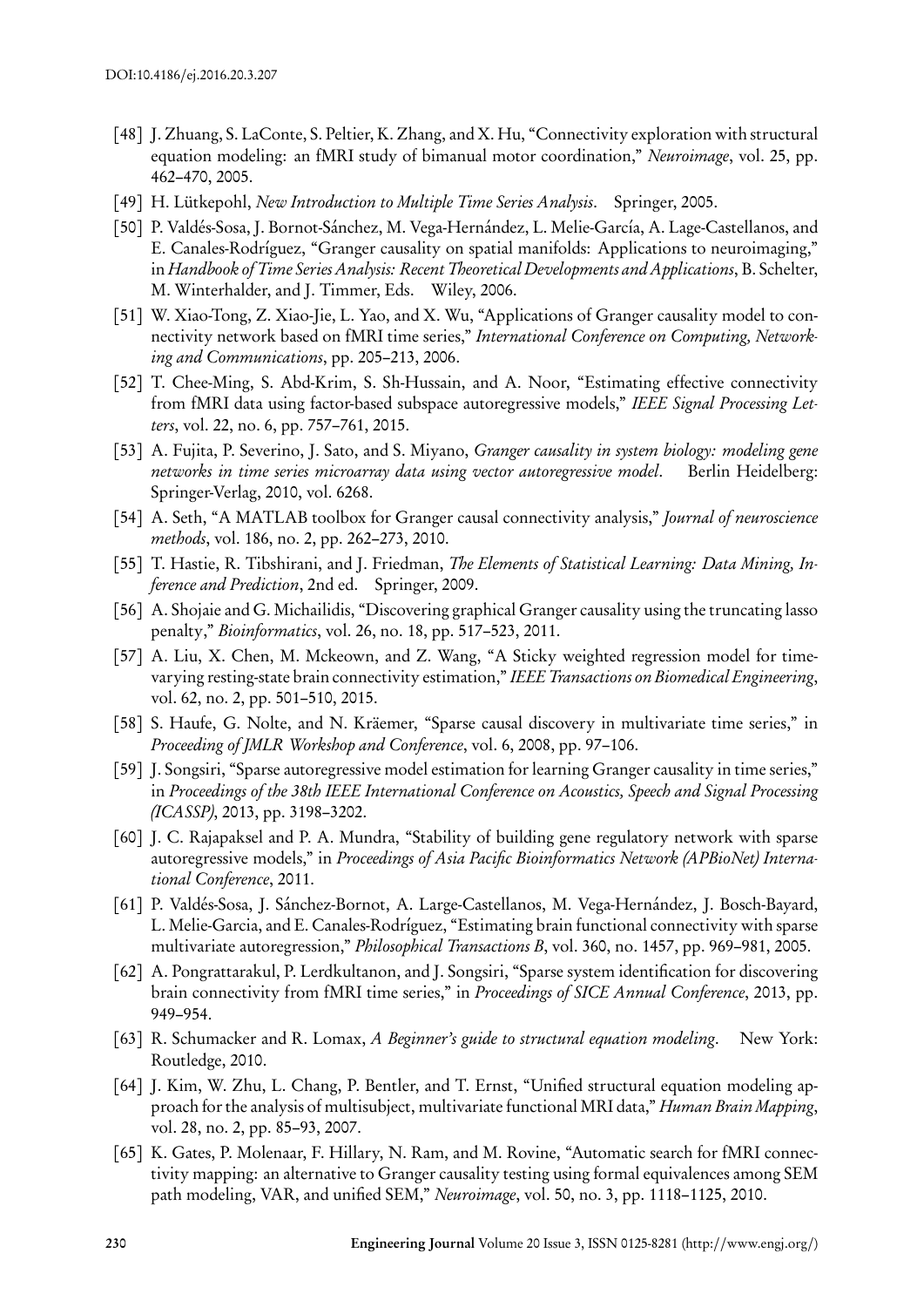- [66] G. Chen, D. Glen, Z. Saad, J. Hamilton, M. Thomason, I. Gotlib, and R. Cox, "Vector autoregression, structural equation modeling, and their synthesis in neuroimaging data analysis," *Computers in Biology and Medicine*, vol. 41, pp. 1142–1155, 2011.
- [67] J. Rajapakse, Y. Wang, X. Zheng, and J. Zhou, "Probabilistic framework for brain connectivity from functional MR images," *IEEE Transactions on Medical Imaging*, vol. 27, no. 6, pp. 825–833, 2008.
- [68] K. Friston, J. Kahan, B. Biswal, and A. Razi, "A DCM for resting state fMRI," *Neuroimage*, vol. 94, pp. 396–407, 2014.
- [69] G. James, M. Kelley, R. Craddock, P. Holtzheimer, B. Dunlop, C. Nemeroff, H. Mayberg, and X. Hu, "Exploratory structural equation modeling of resting-state fMRI: applicability of group models to individual subjects," *Neuroimage*, vol. 45, pp. 778–787, 2009.
- [70] D. R. Brillinger, *Time series analysis and theory*. New york: Holt, Rinehart and Winston, 1975.
- [71] F. Sun, L. Miller, and M. D'Espoto, "Measuring interregional function connectivity using coherence and partial coherence analysis of fMRI data," *Neruroimage*, vol. 21, pp. 647–658, 2004.
- [72] A. Kayser, F. Sun, and M. D. Espoto, "A Comparison of Granger causality and coherency in fMRI-based analysis of the Motor system," *Human Brain Mapping*, vol. 30, pp. 3475–3494, 2009.
- [73] J. Rosenberg, D. Halliday, P. Breeze, and B. Conway, "Identification of pattern of neuronal connectivity – partial spectra, partial coherence, and neuronal interactions," *Journal of Neuroscience Method*, vol. 83, pp. 57–72, 1998.
- [74] M. Eichler, R. Dahlhaus, and J. Sandkühler, "Partial correlation analysis for the identification of synaptic connections," *Biological Cybernetics*, vol. 89, pp. 289–302, 2003.
- [75] G. Marrelec, A. Krainik, H. Duffau, M. Pélégrini-Issac, S. Lehéricy, J. Doyon, and H. Benali, "Partial correlation for functional brain interactivity investigation in functional MRI," *Neuroimage*, vol. 32, pp. 228–237, 2006.
- [76] L. Baccalá and K. Sameshima, "Partial directed coherence: a new concept in neural structure determination," *Biological cybernetics*, vol. 84, no. 6, pp. 463–474, 2001.
- [77] M. Kamiński, M. Ding, W. A. Truccolo, and S. L. Bressler, "Evaluating causal relations in neural systems: Granger causality, directed transfer function and statistical assessment of significance," *Biological cybernetics*, vol. 85, no. 2, pp. 145–157, 2001.
- [78] M. Eichler, "On the evaluation of information flow in multivariate systems by the directed transfer function," *Biological cybernetics*, vol. 94, no. 6, pp. 469–482, 2006.
- [79] L. Baccalá, K. Sameshima, and D. Takahashi, "Generalized partial directed coherence," in *2007 15th International Conference on Digital Signal Processing*. IEEE, 2007, pp. 163–166.
- [80] B. Schelter, J. Timmer, and M. Eichler, "Assessing the strength of directed influences among neural signals using renormalized partial directed coherence," *Journal of neuroscience methods*, vol. 179, no. 1, pp. 121–130, 2009.
- [81] M. Ding, Y. Chen, and S. Bressler, "Granger causality: Basic theory and application to neuroscience," *Handbook of Time Series Analysis: Recent Theoretical Developments and Applications*, pp. 437–460, 2006.
- [82] X. Wen, G. Rangarajan, and M. Ding, "Multivariate Granger causality: an estimation framework based on factorization of the spectral density matrix," *Philosophical Transactions of the Royal Society of London A: Mathematical, Physical and Engineering Sciences*, vol. 371, no. 1997, p. 20110610, 2013.
- [83] A. Barrett, L. Barnett, and A. Seth, "Multivariate Granger causality and generalized variance," *Physical Review E*, vol. 81, no. 4, p. 041907, 2010.
- [84] S. Guo, A. Seth, K. Kendrick, C. Zhou, and J. Feng, "Partial granger causalityeliminating exogenous inputs and latent variables," *Journal of neuroscience methods*, vol. 172, no. 1, pp. 79–93, 2008.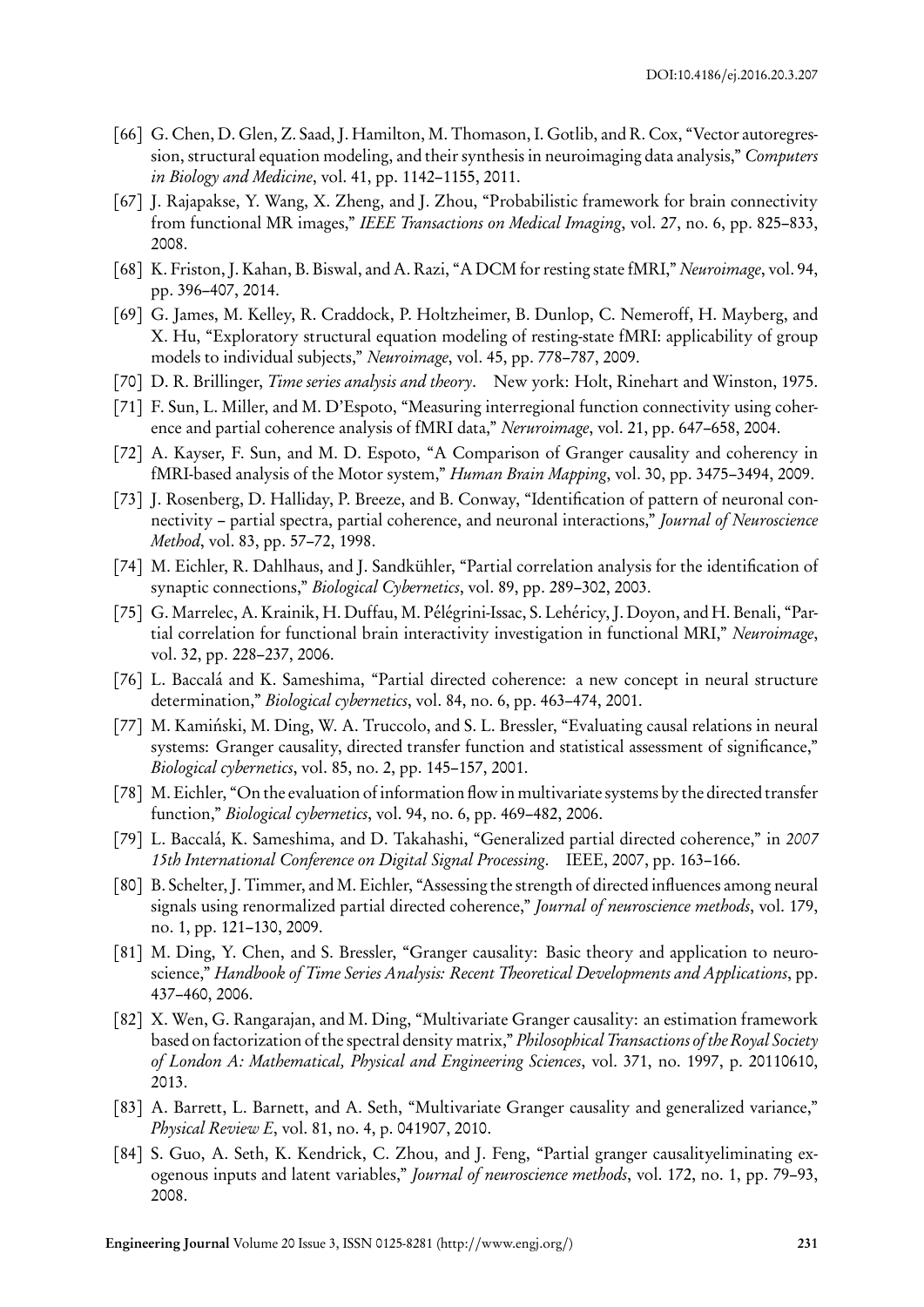- [85] A. Seth, A. Barrett, and L. Barnett, "Granger causality analysis in neuroscience and neuroimaging," *The Journal of Neuroscience*, vol. 35, no. 8, pp. 3293–3297, 2015.
- [86] W. Liao, D. Marinazzo, Z. Pan, Q. Gong, and H. Chen, "Kernel Granger causality mapping effective connectivity on fMRI data," *IEEE Transactions on Medical Imaging*, vol. 28, no. 11, pp. 1825–1835, 2009.
- [87] M. Havlicek, J. Jan, M. Brazdil, and V. Calhoun, "Dynamic Granger causality based on Kalman filter for evaluation of functional network connectivity in fMRI data," *Neuroimage*, vol. 53, pp. 65–77, 2010.
- [88] R. Garg, G. A. Cecchi, and A. R. Rao, "Full-brain auto-regressive modeling (FARM) using fMRI," *Neuroimage*, vol. 58, no. 2, pp. 416–441, 2011.
- [89] R. Pascual-Marqui, R. Biscay, J. Bosch-Bayard, D. Lehmann, K. Kochi, N. Yamada, T. Kinoshita, and N. Sadato, "Isolated effective coherence (icoh): causal information flow excluding indirect paths," *arXiv preprint arXiv:1402.4887*, 2014.
- [90] L. Barnett and A. Seth, "The MVGC multivariate Granger causality toolbox: a new approach to Granger-causal inference," *Journal of neuroscience methods*, vol. 223, pp. 50–68, 2014.
- [91] L. Faes, A. Porta, and G. Nollo, "Testing frequency-domain causality in multivariate time series," *IEEE transactions on biomedical engineering*, vol. 57, no. 8, pp. 1897–1906, 2010.
- [92] E. Karahan, P. Rojas-Lopez, M. Bringas-Vega, P. Valdes-Hernandez, and P. Valdes-Sosa, "Tensor analysis and fusion of multimodal brain images," *Proceedings of the IEEE*, vol. 103, no. 9, pp. 1531– 1559, 2015.
- [93] K. Scheinberg and I. Rish, "Learning sparse Gaussian Markov networks using a greedy coordinate ascent approach," in *Joint European Conference on Machine Learning and Knowledge Discovery in Databases*. Springer, 2010, pp. 196–212.
- [94] W. Liu and X. Luo, "High-dimensional sparse precision matrix estimation via sparse column inverse operator," *arXiv preprint arXiv:1203.3896*, 2012.
- [95] R. Salvador, J. Suckling, C. Schwarzbauer, and E. Bullmore, "Undirected graphs of frequencydependent functional connectivity in whole brain networks," *Philosophical Transactions of the Royal Society of London B: Biological Sciences*, vol. 360, no. 1457, pp. 937–946, 2005.
- [96] J. Songsiri, J. Dahl, and L. Vandenberghe, "Graphical models of autoregressive processes," in *Convex Optimization in Signal Processing and Communications*, Y. Eldar and D. Palomar, Eds. Cambridge University Press, 2009.
- [97] J. Songsiri and L. Vandenberghe, "Topology selection in graphical models of autoregressive processes," *Journal of Machine Learning Research*, vol. 11, pp. 2671–2705, 2010.
- [98] E. Avventi, A. Lindquist, and B. Wahlberg, "ARMA identification of graphical models," *IEEE Transactions on Automatic Control*, vol. 58, no. 5, pp. 1167–1178, 2013.
- [99] S. Haufe, R. Tomioka, G. Nolte, K. R. Müller, and M. Kawanabe, "Modeling sparse connectivity between underlying brain source for EEG/MEG," *IEEE transactions on biomedical engineering*, vol. 57, no. 8, pp. 1954–1963, 2010.
- [100] A. Liu, X. Chen, Z. J. Wang, Q. Xu, S. Appel-Cresswell, and M. J. McKeown, "A Genetically informed, group fMRI connectivity modeling approach: application to Schizophrenia," *IEEE transactions on biomedical engineering*, vol. 61, no. 3, pp. 946–956, 2014.
- [101] J. Songsiri, "Learning Multiple Granger Graphical Models via Group Fused Lasso," in *To appear in Proceedings of the 10th Asian Control Conference*, 2015.
- [102] K. Gates, P. Molenaar, F. Hillary, and S. Slobounov, "Extended unified sem approach for modeling event-related fmri data," *NeuroImage*, vol. 54, no. 2, pp. 1151–1158, 2011.
- [103] P. Molenaar, A. Beltz, K. M. Gates, and S. Wilson, "State space modeling of time-varying contemporaneous and lagged relations in connectivity maps," *NeuroImage*, vol. 125, pp. 791–802, 2016.